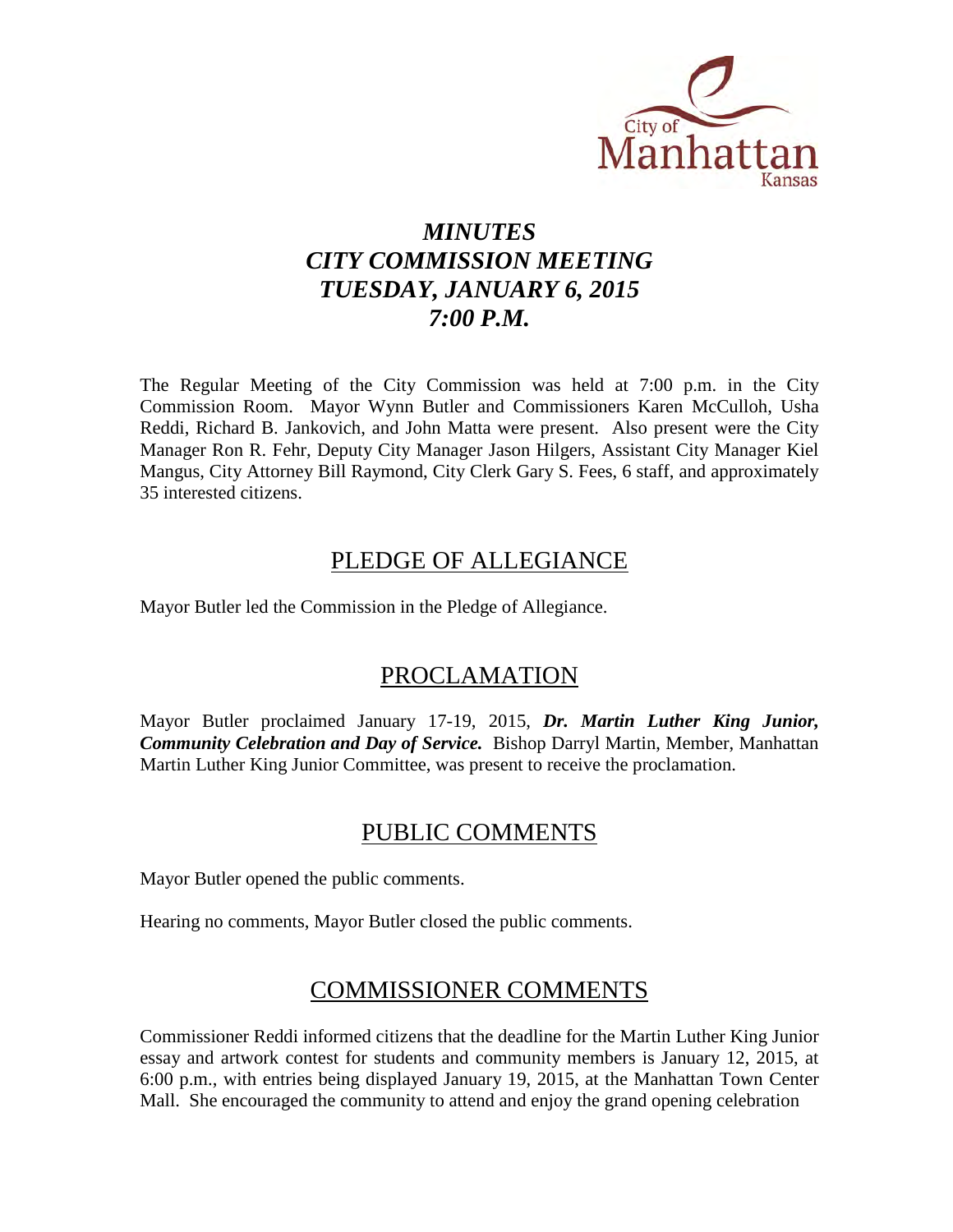# COMMISSIONER COMMENTS *(CONTINUED)*

for the new Children's Library at the Manhattan Public Library from 1:00 p.m. to 4:00 p.m. on January 17, 2015. Finally, she stated that the deadline to file for the office of City Commission and School Board is 12:00 noon on January 27, 2015, and encouraged those interested to review the election forms on the Riley County website.

Commissioner McCulloh wished everyone a Happy New Year. She encouraged those that have not viewed the current exhibit at the Flint Hills Discovery Center to do so. She also encouraged everyone to stay warm.

Mayor Butler commented that he was pleased to see that the City debt is \$1 million dollars lower beginning of 2015 than it was at the beginning of 2014. He wished everyone a Happy New Year.

# CONSENT AGENDA

(\* denotes those items discussed)

# **MINUTES**

The Commission approved the minutes of the Regular City Commission Meeting held Tuesday, December 16, 2014.

## **CLAIMS REGISTER NO. 2777**

The Commission approved Claims Register No. 2777 authorizing and approving the payment of claims from December 10, 2014, to December 30, 2014, in the amount of \$4,680,641.21.

## **LICENSE – MERCHANT GUARD AGENCY**

The Commission approved a Merchant Guard Agency License for calendar year 2015 for Securitas Security Services USA, Inc., 2942 B Southwest Wanamaker Drive, Topeka, Kansas, and VendTech-SGI, LLC, 250 N Rock Road # 360, Wichita, Kansas.

# **FINAL PLAT – AMERICAN INSTITUTE OF BAKING ADDITION, UNIT 2**

The Commission accepted the easements and rights-of-way, as shown on the Final Plat of American Institute of Baking Addition, Unit 2, generally located on the east side of N. Manhattan Avenue at 1213 Baker's Way, based on conformance with the Manhattan Urban Area Subdivision Regulations.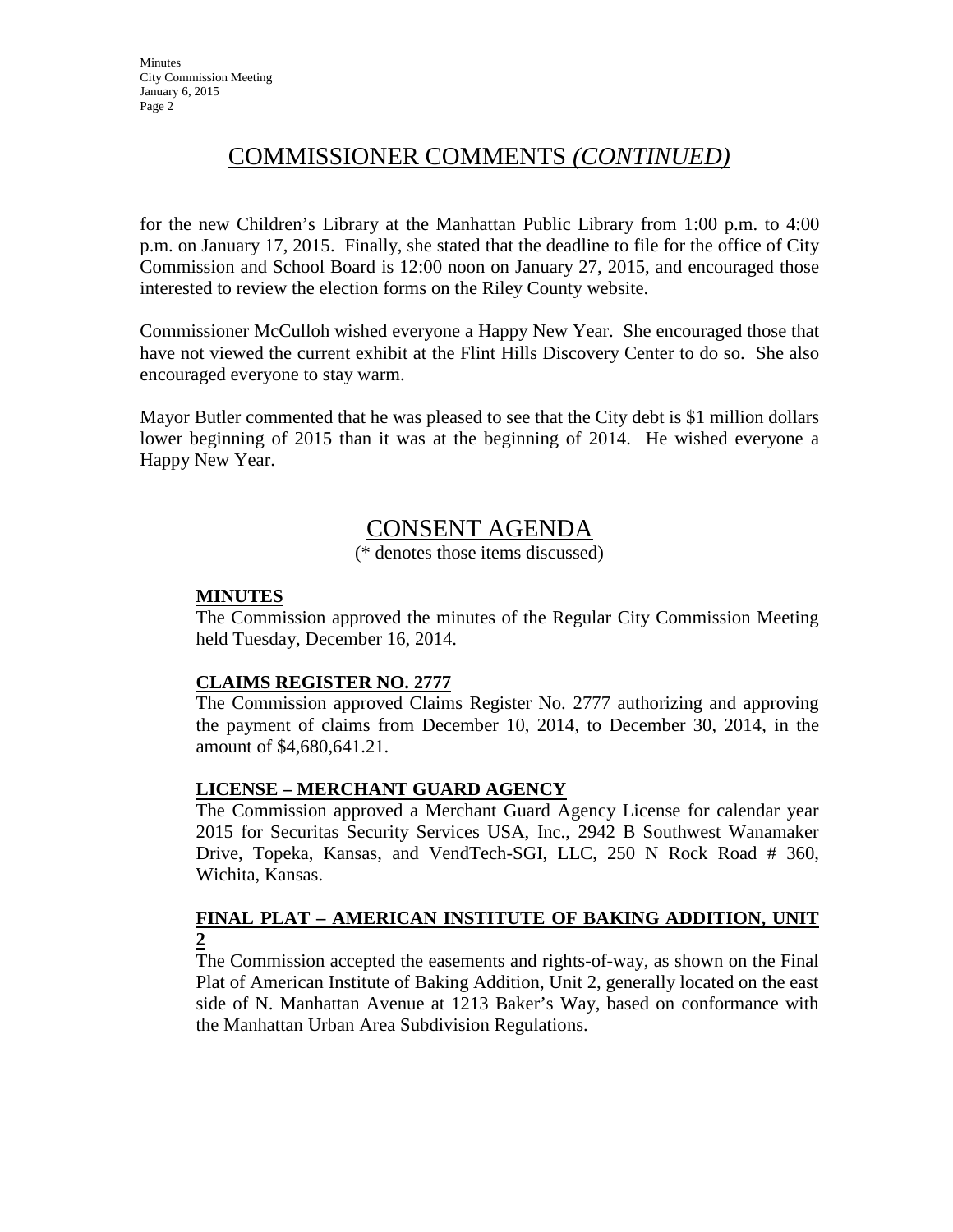# CONSENT AGENDA

## **ORDINANCE NO. 7120 – ANNEX – PINEHURST ADDITION**

The Commission approved Ordinance No. 7120 annexing the proposed Pinehurst Addition, an approximate seven acre tract of land, generally located to the west of the intersection of Grand Mere Parkway and Colbert Hills Drive, based on conformance with the Manhattan Urban Area Comprehensive Plan, The Growth Vision, and the Capital Improvements Program.

## **ORDINANCE NO. 7121 – REZONE – PINEHURST ADDITION**

The Commission approved Ordinance No. 7121 rezoning the proposed Pinehurst Addition from County R-PUD, Residential Planned Unit Development District, to R-2, Two-Family Residential District, based on the findings in the Staff Report *(See Attachment No. 1)*.

# **\* ORDINANCE NO. 7122 – LEASE PURCHASE – FIRE PUMPER TRUCK (CIP #FR007E)**

The Commission approved Ordinance No. 7122 authorizing the Mayor and the City Clerk to enter into a lease purchase agreement with Clayton Holdings, LLC, for the purpose of acquiring a pumper (CIP #FR007E).

## **\* AGREEMENT – LEASE PURCHASE – FIRE PUMPER TRUCK (CIP #FR007E)**

The Commission authorized the Mayor or City Clerk to execute the lease purchase agreement for the purpose of acquiring a pumper (CIP #FR007E).

# **AWARD CONTRACT – TURNBERRY ADDITION – SANITARY SEWER (SS1416), STREET (ST1419), AND WATER (WA1414) IMPROVEMENTS**

The Commission accepted the Engineer's Opinion of Probable Cost in the amount of \$878,044.20; awarded a construction contract in the amount of \$767,075.00 to Bayer Construction, Inc., of Manhattan, Kansas; and authorized the Mayor and City Clerk to execute the contract for the Turnberry Addition Sanitary Sewer (SS1416), Street (ST1419), and Water (WA1414) Improvements.

# **OUTSIDE CITY SEWER AGREEMENT – 5815 MARLATT AVENUE (FLINTHILLS AREA TRANSPORTATION AGENCY)**

The Commission authorized the Mayor and City Clerk to execute an agreement with the Flinthills Area Transportation Agency authorizing the outside city limits sanitary sewer service connection for the bus terminal and offices located at 5815 Marlatt Avenue, Manhattan, Kansas, Riley County.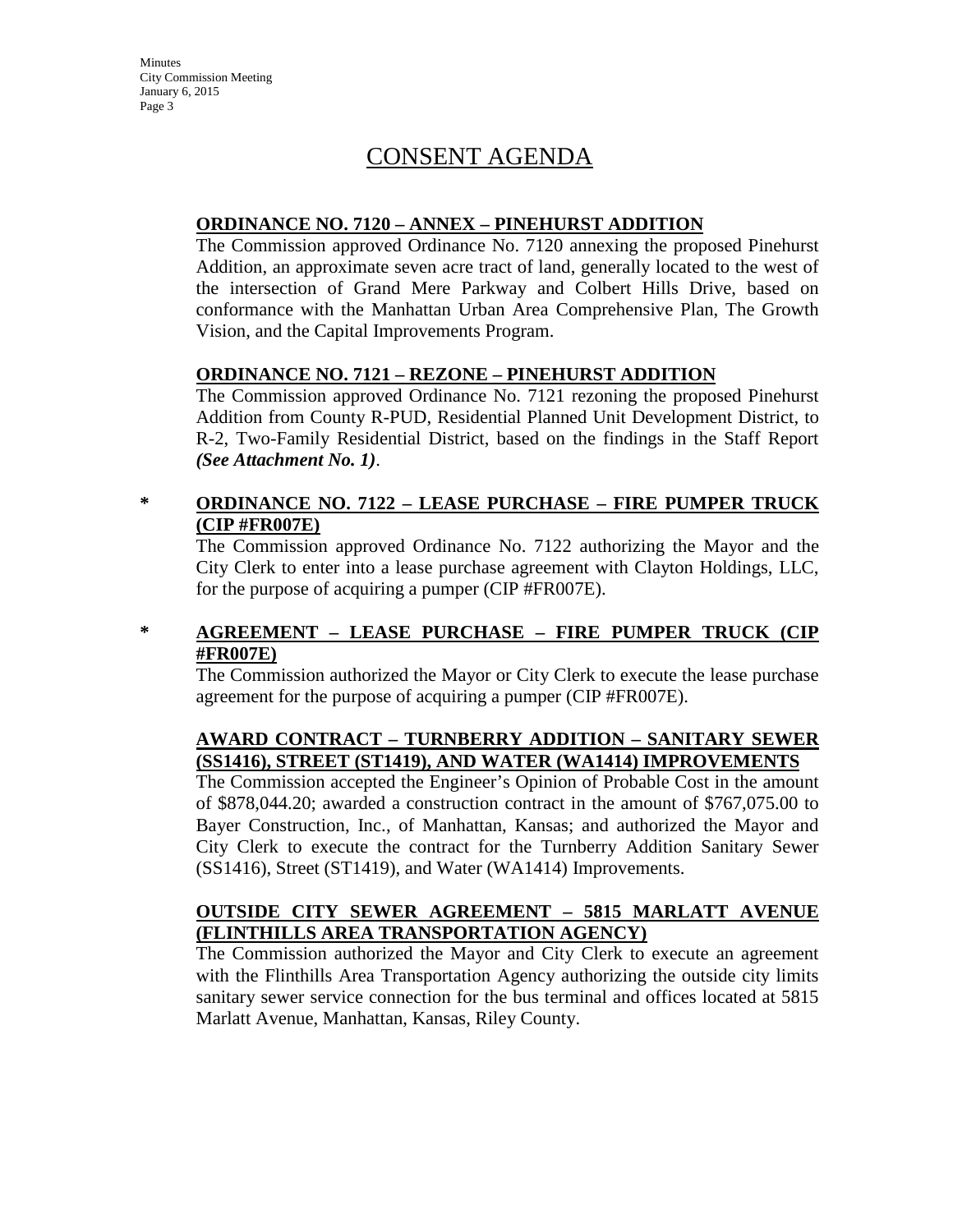# CONSENT AGENDA

## **PAYMENT – FLINT HILLS METROPOLITAN PLANNING ORGANIZATION**

The Commission authorized City Administration to finalize payment in the amount of \$51,974.25 to the Flint Hills Metropolitan Planning Organization for the City's semi-annual payment contribution.

### **MEMBERSHIP DUES – FLINT HILLS REGIONAL COUNCIL**

The Commission authorized City Administration to finalize the 2015 membership payment in the amount of \$26,140.50 to the Flint Hills Regional Council for the City's annual membership contribution.

### **BOARD APPOINTMENTS – AGGIEVILLE BUSINESS IMPROVEMENT DISTRICT ADVISORY BOARD**

The Commission approved the following appointments by Mayor Butler to the Aggieville Business Improvement District Advisory Board.

Re-appointment of Krista Bramhall, 4408 Leone Circle, to a three-year term. Ms. Bramhall's term begins immediately, and will expire December 31, 2017.

Appointment of David Sauter, 1912 Stratton Circle, to a three-year term. Mr. Sauter's term begins immediately, and will expire December 31, 2017.

After discussion, Commissioner McCulloh moved to approve the consent agenda. Commissioner Jankovich seconded the motion. On a roll call vote, motion carried 5-0, with the exception of Item F, ORDINANCE NO. 7122/AGREEMENT – LEASE PURCHASE – FIRE PUMPER TRUCK (CIP #FR007E), which carried 4-0-1, with Commissioner Jankovich abstaining on the item.

# GENERAL AGENDA

## **RESOLUTION NO. 010615-A – PETITION - 1500 BLOCK ALLEY IMPROVEMENT BETWEEN HOUSTON STREET AND PIERRE STREET (ST1504)**

Brian Johnson, City Engineer, presented background information on the submitted petition; map of the petition boundaries; estimated construction, financing, bonding, and engineering costs; and advisability of the petition.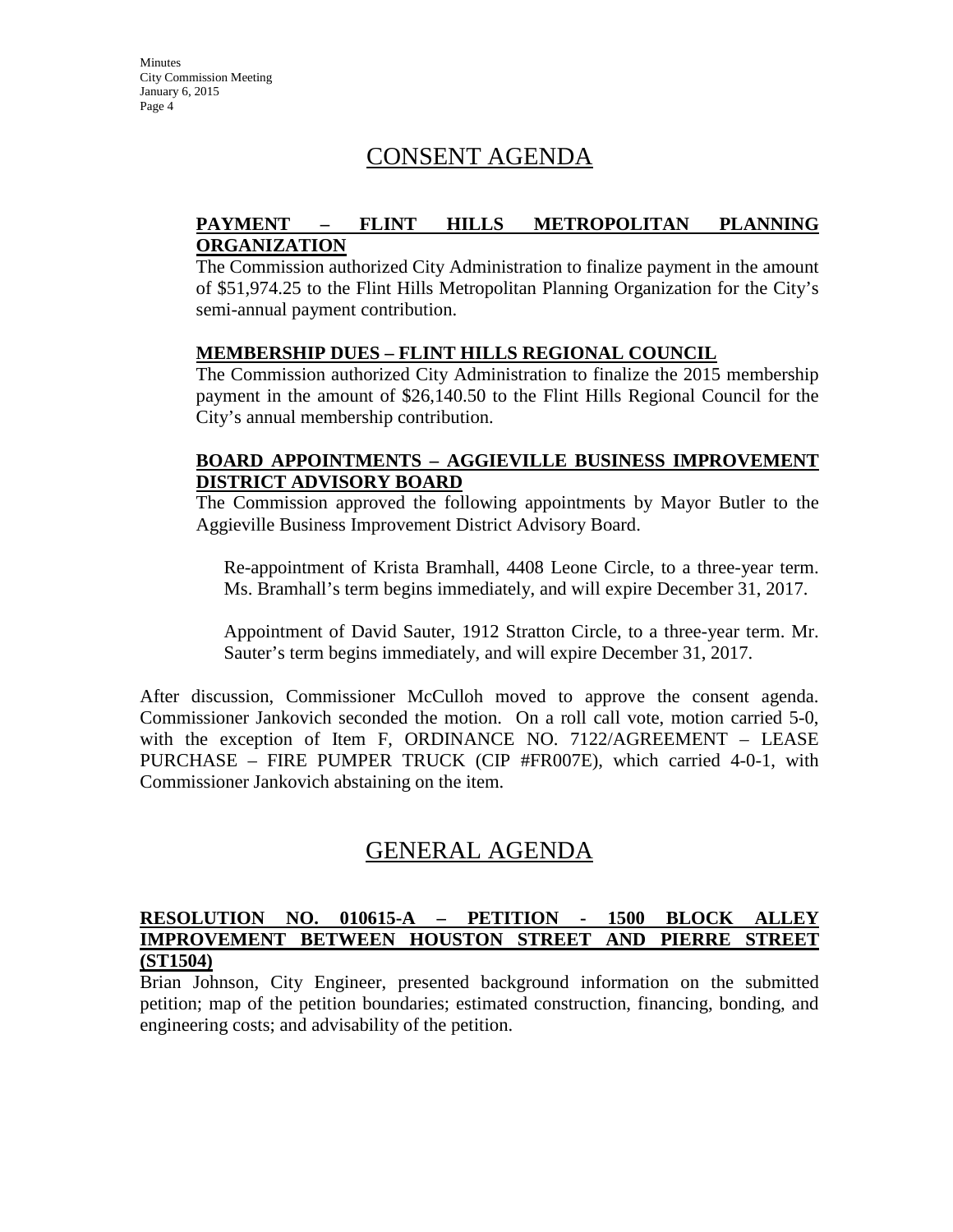# GENERAL AGENDA *(CONTINUED)*

### **RESOLUTION NO. 010615-A – PETITION - 1500 BLOCK ALLEY IMPROVEMENT BETWEEN HOUSTON STREET AND PIERRE STREET (ST1504)** *(CONTINUED)*

John Selfridge, 1509 Houston Street, provided additional background information on the item and informed the Commission that he circulated a petition to his neighbors requesting support for a benefit district to pave the alley. He then responded to questions from the Commission and asked that the Commission approve the petition request.

Brian Johnson, City Engineer, provided additional information on the petition boundary map and property owners.

Mayor Butler opened the public comments.

Hearing no comments, Mayor Butler closed the public comments.

Rob Ott, Director of Public Works, responded to questions from the Commission regarding the location of the sewer line. He also addressed the coordination that may be needed to occur between the contractor and the property owners.

Brian Johnson, City Engineer, provided additional information on the item. He informed the Commission that there would not be any City-At-Large participation on this project.

Commissioner Matta stated that he would not support the petition because he wanted to see a super majority of property owners supporting the petition.

Ron Fehr, City Manager, informed the Commission that the final amount may be more or less, depending on the bid amount for the project. He responded to questions from the Commission and stated that the action tonight would be the final action on the petition.

Bill Raymond, City Attorney, provided additional information and clarification on the item.

After discussion and comments from the Commission, Commissioner McCulloh moved to find the petition advisable and sufficient, and approve Resolution No. 010615-A making appropriate findings and authorizing construction for the 1500 block alley improvement between Houston Street and Pierre Street (ST1504). Commissioner Jankovich seconded the motion.

After additional comments from the Commission, on a roll call vote, motion carried 4-1, with Commissioner Matta voting against the motion.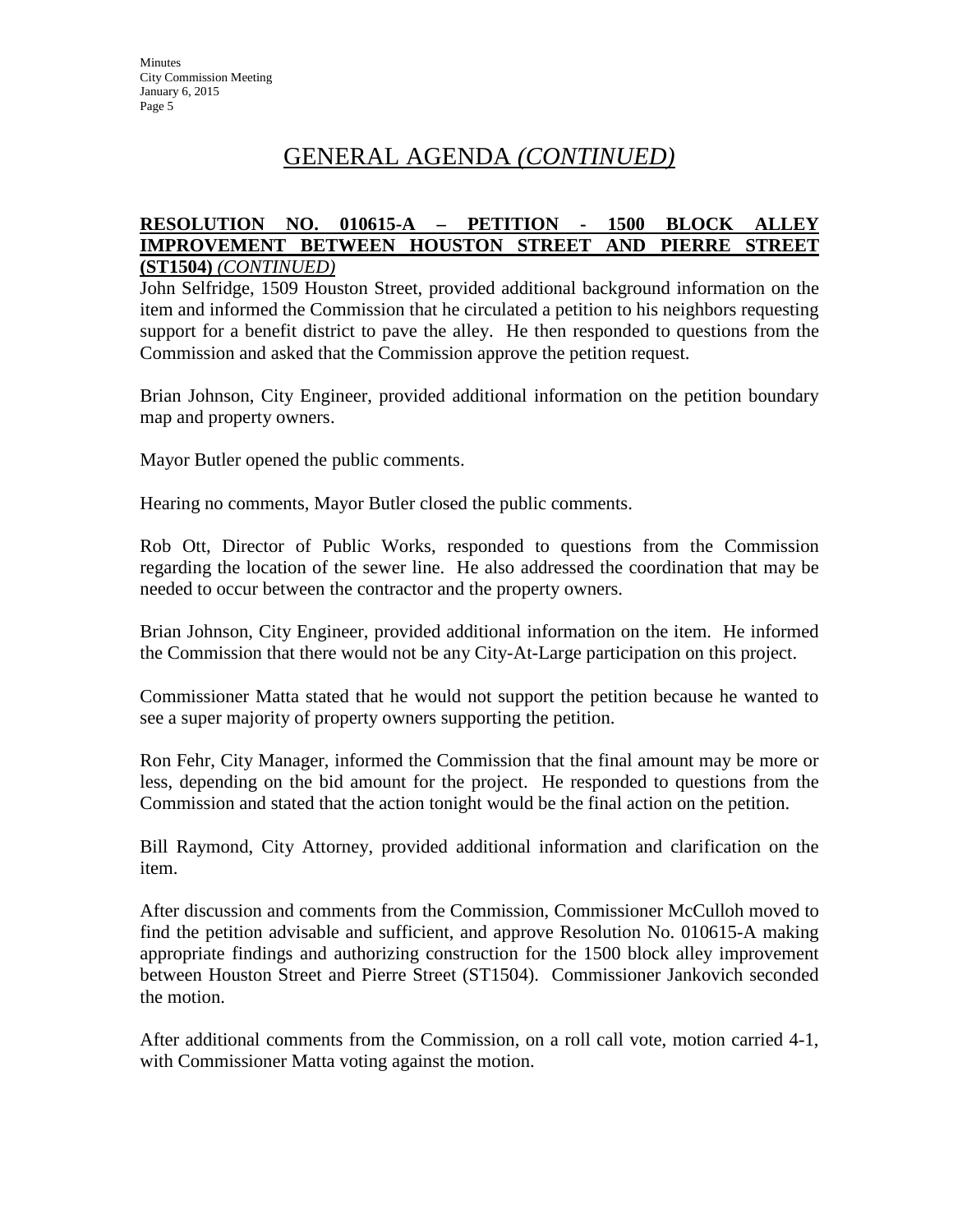# GENERAL AGENDA (*CONTINUED*)

## **REQUEST - MODIFY INTERLACHEN ADDITION BENEFIT DISTRICT AND PLAT**

Jason Hilgers, Deputy City Manager, presented an overview of the item. He highlighted the request from the developer, the cost share amounts under the original and proposed project petitions, and provided information on the next steps if the Commission approves proceeding forward with the modifications.

Rob Ott, Director of Public Works, informed the Commission that a change order would be likely. He stated that the change order should be under the City Manager's authority and would not exceed the petition amount. He then responded to questions from the Commission.

Mayor Butler opened the public comments.

Hearing no comments, Mayor Butler closed the public comments.

After discussion and comments from the Commission, Commissioner Jankovich moved to approve proceeding with the Interlachen Addition modified plat and the creation of two new benefit districts. Commissioner McCulloh seconded the motion. On a roll call vote, motion carried 5-0.

### **DISCUSSION ITEMS: PARKING GARAGE STUDIES IN DOWNTOWN AND AGGIEVILLE – PRELIMINARY DESIGN; PARKING FINE RATES; REQUEST TO EXPAND TWO HOUR RESTRICTED PARKING ZONE TO BLUE EARTH PLACE; REVIEW FOOD TRUCK REGULATIONS**

Jason Hilgers, Deputy City Manager, presented an overview of the parking garage study for Downtown with two possible options at Third Street and Houston Street; the number of existing and proposed parking stalls; the estimated costs for options one and two; the opportunity to create a partnership with AJ's Pizza renovation for option two; and discussed increasing the parking fines from \$5.00 to \$15.00 per violation in the Downtown area. He also presented an overview of the parking garage study for Aggieville with proposed parking structures at Manhattan Avenue and Laramie Street and 12<sup>th</sup> Street and Laramie Street; the number of existing and proposed parking stalls; and the estimated costs for options one and two; and informed the Commission that Aggieville Business Association was continuing to discuss several public/private improvements and would be developing priorities for future recommendations for the Commission.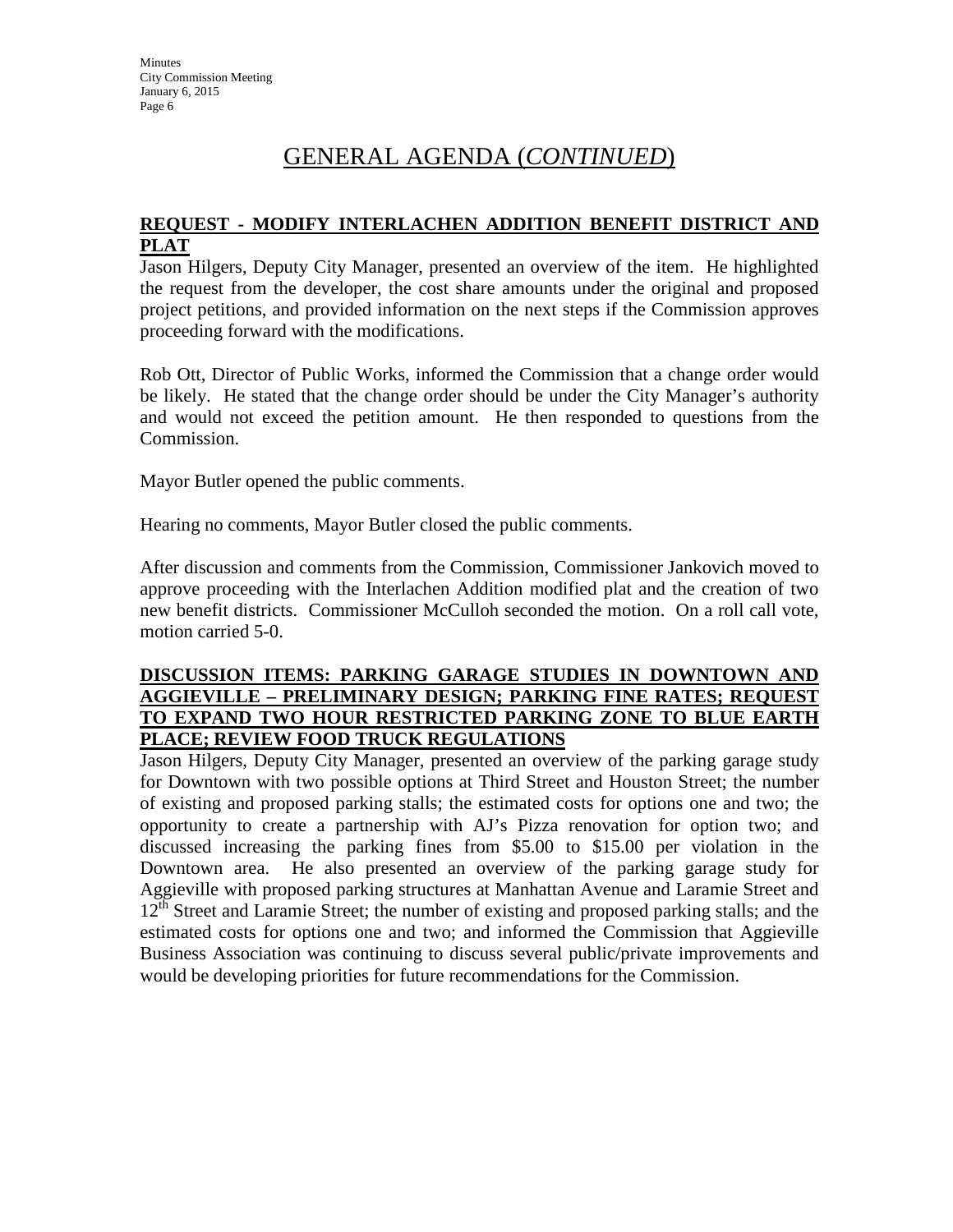# GENERAL AGENDA (*CONTINUED*)

### **DISCUSSION ITEMS: PARKING GARAGE STUDIES IN DOWNTOWN AND AGGIEVILLE – PRELIMINARY DESIGN; PARKING FINE RATES; REQUEST TO EXPAND TWO HOUR RESTRICTED PARKING ZONE TO BLUE EARTH PLACE; REVIEW FOOD TRUCK REGULATIONS** *(CONTINUED)*

After comments from the Commission, Jason Hilgers, Deputy City Manager, provided an overview of the parking request from property owners at Blue Earth Place. The proposal would be to designate 42 parking stalls with two hour parking limits, from 8:00 a.m. to 5:00 p.m., Monday through Friday. He also presented the history and an update on food trucks in the community and the current regulations and uses. He asked the Commission to provide feedback if the City should allow food trucks on public property.

After additional discussion and comments from the Commission regarding parking structures, Jason Hilgers, Deputy City Manager, responded to questions regarding possible funding sources including the potential use of Transportation Development District (TDD) funds, additional sales tax from Manhattan Town Center, sales tax funds, debt service, or a combination of revenue sources to pay for the parking structures.

Jason Hilgers, Deputy City Manager, responded to questions and provided additional information on the Blue Earth Place parking request and current enforcement measures. He informed the Commission that there is only one person currently writing parking tickets for both the Downtown and Aggieville areas. He then responded to additional questions from the Commission regarding the parking fees and the potential use of technology to issue parking tickets.

Mayor Butler opened the public comments.

Gina Scroggs, Executive Director, Downtown Manhattan Inc., informed the Commission that they have talked about a computerized parking ticket system instead of the current chalk wand and written citations. She stated that there was a compromise to increase parking fines from \$5.00 to \$15.00 in Downtown and provided additional information on the discussions to-date regarding increased parking fines. She also discussed wayfinding signage and wanted to see additional signage developed to make it easier for customers and visitors to find their destinations.

Rod Harms, Executive Director, Aggieville Business Association, informed the Commission that there should be consistency for parking between Downtown and Aggieville.

Vince Tracey, 304 Knoxberry Drive, informed the Commission that he was in favor of increasing the parking fines and agreed with the need for additional wayfinding signage.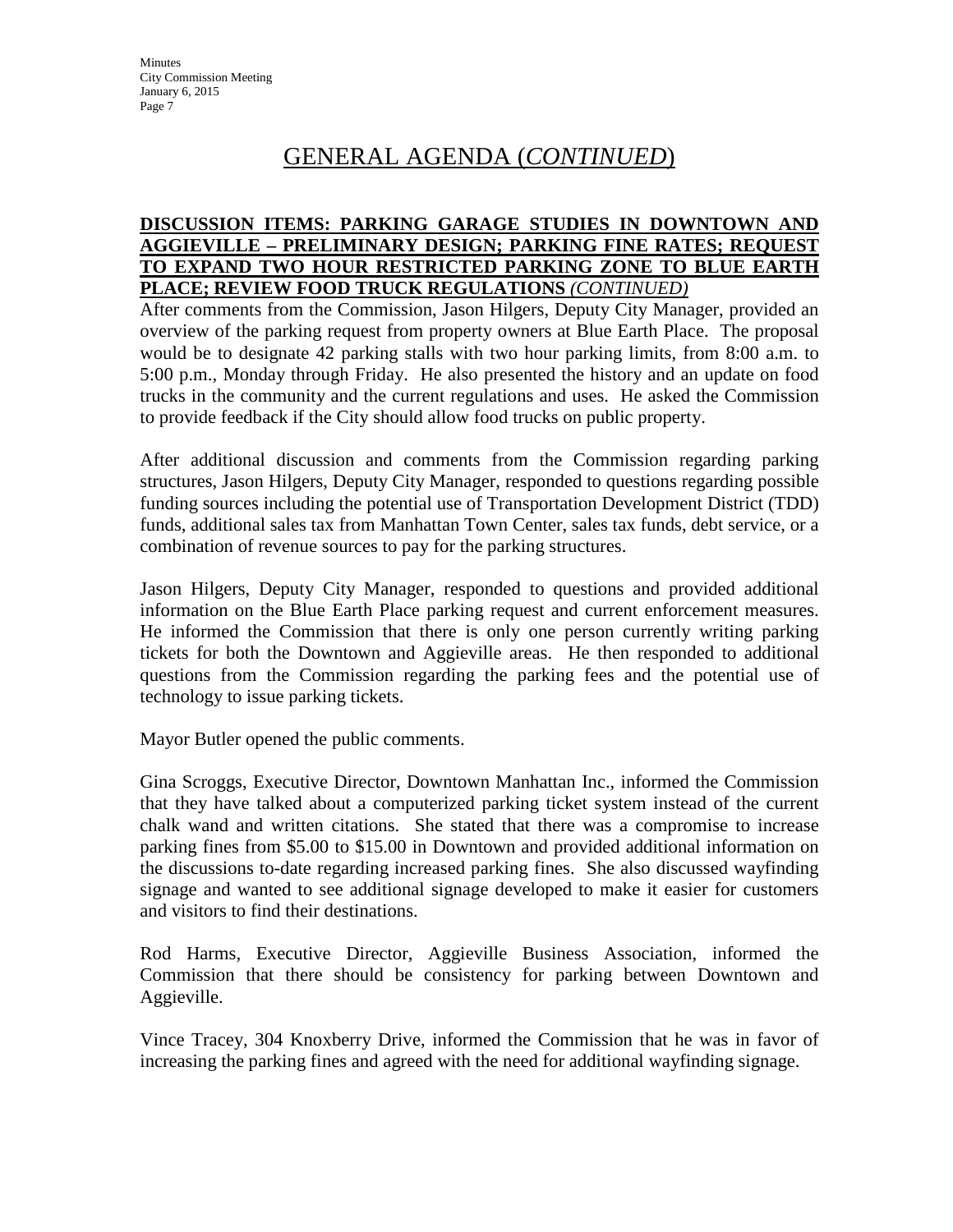# GENERAL AGENDA (*CONTINUED*)

### **DISCUSSION ITEMS: PARKING GARAGE STUDIES IN DOWNTOWN AND AGGIEVILLE – PRELIMINARY DESIGN; PARKING FINE RATES; REQUEST TO EXPAND TWO HOUR RESTRICTED PARKING ZONE TO BLUE EARTH PLACE; REVIEW FOOD TRUCK REGULATIONS** *(CONTINUED)*

After discussion and comments from the Commission regarding the two hour restricted parking zone request at Blue Earth Place, there was a consensus to proceed forward on the parking regulation request at Blue Earth Place and increase parking fines downtown and to bring the items back to the Commission for action.

The Commission also discussed the idea to allow food trucks on public property.

Gina Scroggs, Executive Director, Downtown Manhattan Inc., informed the Commission that some of the local restaurant owners are upset the food truck topic is coming up again and some are more flexible. She stated that Downtown is not on board with this idea and if the issue were to come to fruition, she requested that the local restaurants be able to participate on how the ordinance would be created.

Vince Tracey, 304 Knoxberry Drive, stated that it is difficult for him to have a half-hour lunch and then get back to his workplace. He said that food trucks could be very useful in places that are difficult to get to for lunch and could pay a licensing fee and sales tax. He asked that the Commission consider the food trucks as an asset to the whole city.

Adam Peyton, owner, AJ's Pizza, informed the Commission that he originally wanted a food truck in Aggieville, but moved into his Aggieville store on  $11<sup>th</sup>$  Street instead. He stated if food trucks are in areas where brick and mortar restaurants are that it would create unfair competition; however, he stated that he has been on both sides of the issue. He encouraged the Commission to look at food trucks in Topeka and the issues that would need to be addressed.

Jeff Levin, co-owner, Varney's Book Store and owner of other business interests in Aggieville, stated that this is a matter of fairness and food trucks would be utilizing the marketing of Aggieville Business Association without paying for it. He said that there are some restaurants struggling; however, informed the Commission that he was all for it if you can equate all that out and provide the same level of fairness.

Wade Radina, owner, Radina's, informed the Commission that he has four locations and would not have considered making the investments that he has made if the idea of a food truck could be in front of his business. He stated that this is not fair for locally-owned brick and mortar businesses. He said the topic of food trucks and fairness is very complicated, in addition with compliance and inspection issues. He encouraged the Commission to get the local restaurant owners involved if they plan to proceed forward.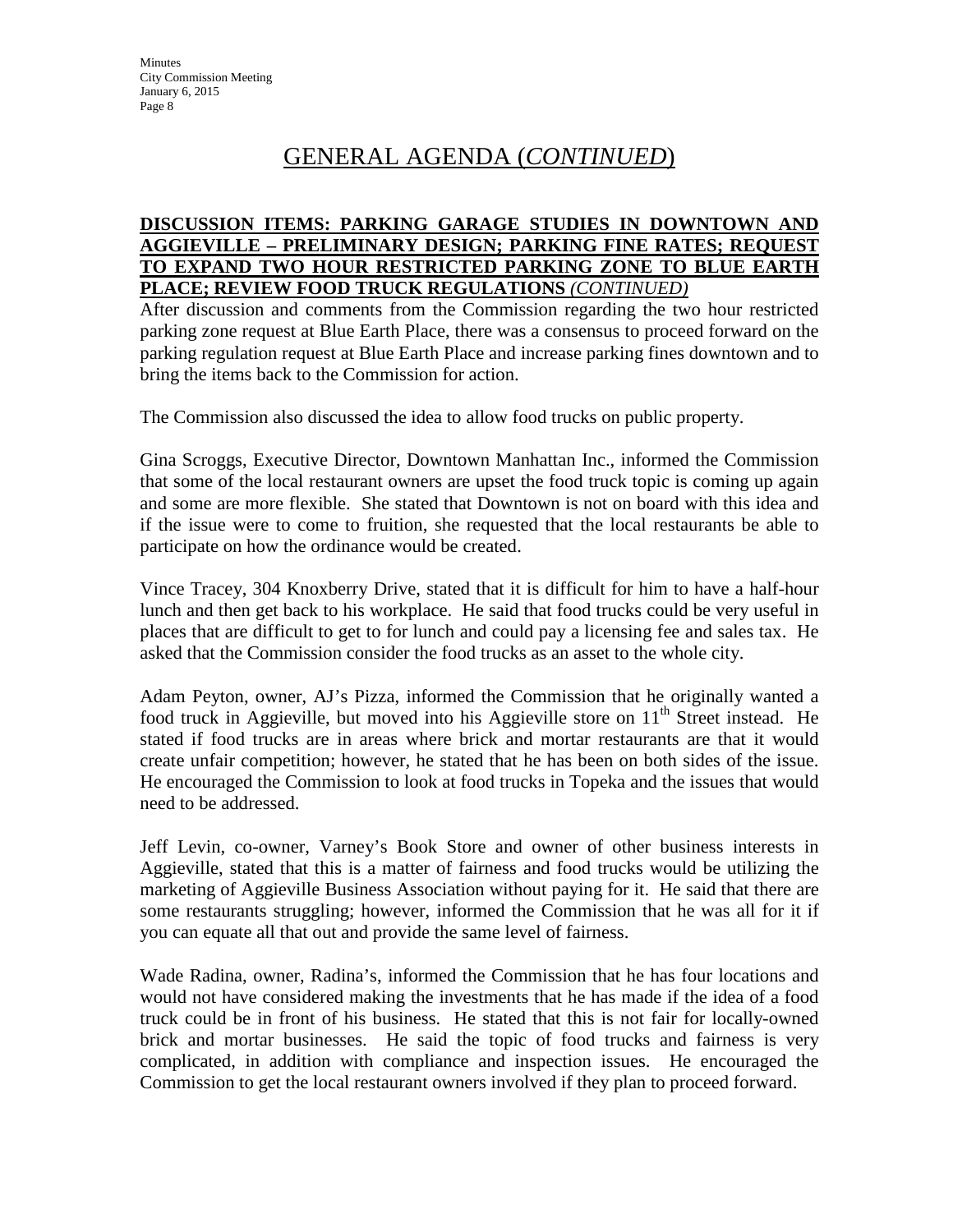# GENERAL AGENDA (*CONTINUED*)

### **DISCUSSION ITEMS: PARKING GARAGE STUDIES IN DOWNTOWN AND AGGIEVILLE – PRELIMINARY DESIGN; PARKING FINE RATES; REQUEST TO EXPAND TWO HOUR RESTRICTED PARKING ZONE TO BLUE EARTH PLACE; REVIEW FOOD TRUCK REGULATIONS** *(CONTINUED)*

After additional discussion and comments from the Commission, there were suggestions that further discussion and information were needed. There was also discussion that food trucks may be a possibility at the Corporate Technology Park near the Airport.

Jason Hilgers, Deputy City Manager, responded to questions from the Commission regarding vendors and mobile food units currently allowed through the use of special permits by the Director of Parks and Recreation in public parks.

Eddie Eastes, Director of Parks and Recreation, informed the Commission that food vendors are allowed in the parks through the approval of a special event permit.

The Commission continued discussion of the proposed parking garages for Downtown and Aggieville and asked for comment from the public.

Gina Scroggs, Executive Director, Downtown Manhattan Inc., informed the Commission that there is good consensus from the Downtown leadership and business owners that would like to go forward with a parking garage structure. She stated that the corner of Third Street and Poyntz Avenue is an excellent idea and would need to figure out how to fund this project.

Ward Morgan, Chief Executive Officer, CivicPlus, owner, restaurants and multiple buildings downtown, informed the Commission that this is a parking convenience problem. He stated that he was not worried about parking currently, but was concerned with the parking pressure coming up in the next couple of years and stated that if something is not done now, Downtown will be behind the curve. He also mentioned that tenants were filling in the space vacated as a result of the move to the new CivicPlus facility and with the Tallgrass Taphouse restaurant to open in May or June 2015, additional parking will be needed.

Rod Harms, Executive Director, Aggieville Business Association, voiced the growing issues in Aggieville for parking and the need to plan for the future. He said there is a consensus for two parking garages with a focus on the long term for the second garage. He stated this is an opportunity to take the district to the level the membership desires and planned to continue efforts and outreach. He encouraged the Commission to discuss the financial equation to progress the initiative forward.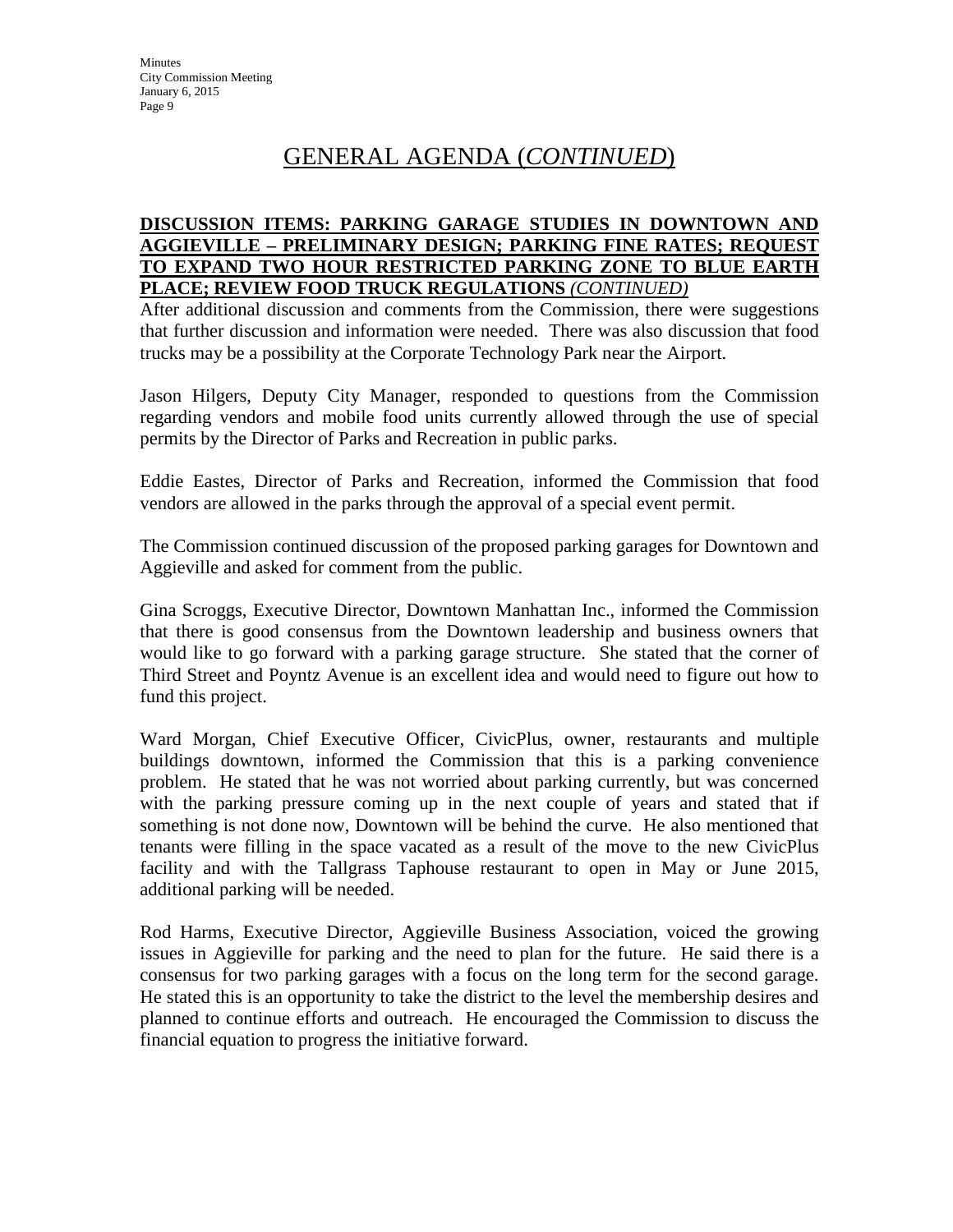# GENERAL AGENDA (*CONTINUED*)

### **DISCUSSION ITEMS: PARKING GARAGE STUDIES IN DOWNTOWN AND AGGIEVILLE – PRELIMINARY DESIGN; PARKING FINE RATES; REQUEST TO EXPAND TWO HOUR RESTRICTED PARKING ZONE TO BLUE EARTH PLACE; REVIEW FOOD TRUCK REGULATIONS** *(CONTINUED)*

Brian Elsey, developer, Elsey Partners, informed the Commission that parking garages in Downtown and Aggieville would be an asset and could include private partnership opportunities. He stated that his company recently completed a 550 stall parking garage in Stillwater, Oklahoma. He asked that a request for proposals for the parking garages be put out to encourage a private developer to participate and help bridge the revenue gap.

Jeff Levin, co-owner, Varney's Book Store and owner of other business interests in Aggieville, informed the Commission of the Campus Edge Project that was discussed years ago. He stated there would be an opportunity for private business and that a public/private approach would be feasible if done correctly.

Vince Tracey, 304 Knoxberry Drive, representing the Masonic Lodge Association, informed the Commission that the Masonic Lodge does not own the building they occupy. He encouraged the Commission to get away from the idea of free parking for a parking garage and stated the merchants could validate parking fees for their customers. He voiced support for moving ahead with the parking garage.

Hearing no further comments on the discussion items, Mayor Butler closed the public comment.

After additional discussion and comments from the Commission regarding the proposed parking garages in Downtown and Aggieville, Jason Hilgers, Deputy City Manager, responded to questions regarding exempt bonds and taxable bonds. He also provided additional information on potential revenue streams that could be considered to fund the proposed parking garages.

Ron Fehr, City Manager, reiterated the comments expressed by the Commission to continue to engage the stakeholders, to look at public/private opportunities, and to evaluate and come up with potential funding options to be considered for the Commission. He thanked everyone for their participation in the discussions and for their input.

As this was a discussion item, no formal action was taken on the items.

## **MISCELLANEOUS**

Commissioner Jankovich extended his congratulations to City Manager Ron Fehr for receiving the Buford M. Watson Jr. award for Managerial Excellence from the Kansas Association of City/County Management and thanked those that attended the reception held prior to tonight's meeting in his honor.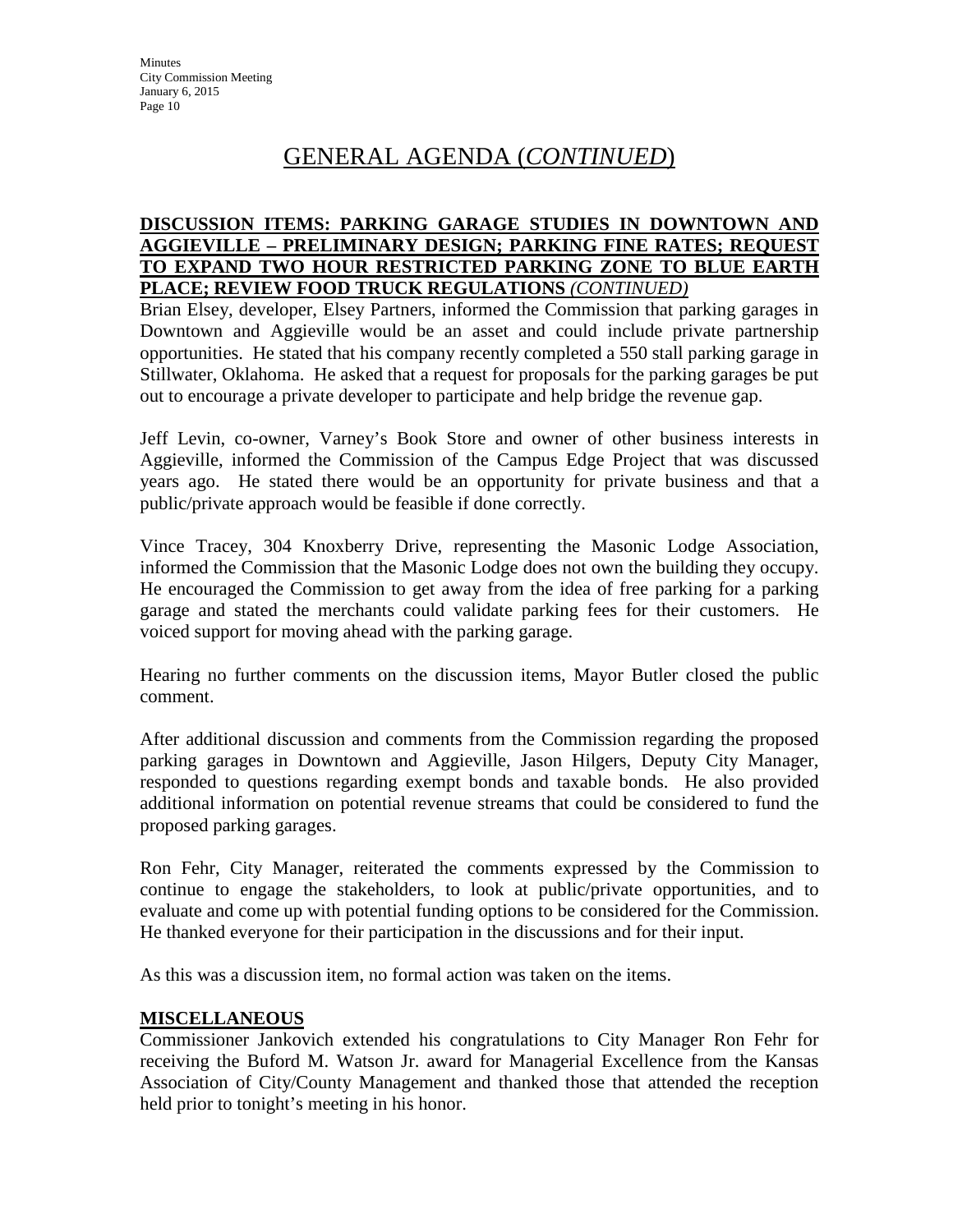# **GENERAL AGENDA (CONTINUED)**

#### **MISCELLANEOUS (CONTINUED)**

Ron Fehr, City Manager, informed the Commission that it was truly an honor and pleasure to be recognized and to serve the Manhattan community. He also thanked resident Helen Roser for providing him with the beautiful boutonniere.

### **ADJOURNMENT**

At 9:15 p.m., the Commission adjourned.

4 bes, MMC, City Clerk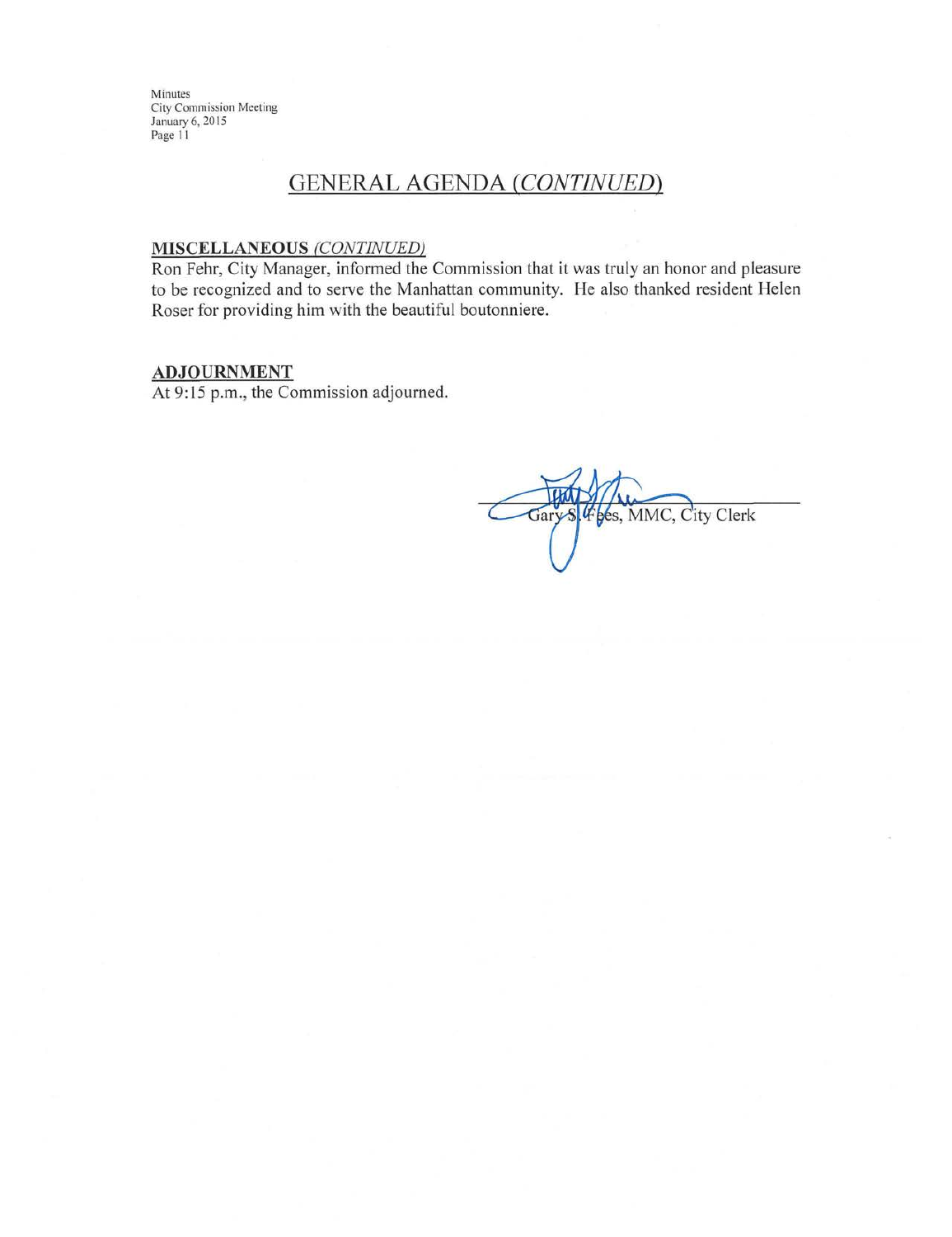#### **STAFF REPORT**

### **ON AN APPLICATION TO REZONE PROPERTY**

The proposed Pinehurst Addition is to consist of twelve (12) single-family attached lots (A & B lots) and four (4) single-family detached lots.

**FROM:** County Residential Planned Unit Development (PUD) District

**TO:** R-2, Two-Family Residential District

**APPLICANT:** SMH Consultants – Jeff Hancock on behalf of the owners

**ADDRESS:** 4201Suite B, Anderson Avenue, Manhattan, KS 66503;

**OWNERS:** The Carson Company – Andrew Carson

**ADDRESS:** 2805 Claflin Road, Manhattan, KS 66502

**LEGAL DESCRIPTION:** An unplatted tract in Section 4, Township 10, Range 7 East

**LOCATION:** Generally located immediately to the west of the intersection of Grand Mere Parkway and Colbert Hills Drive (*see attached legal description for full details).* 

**AREA:** 7.05 acres

**DATE OF NEIGHBORHOOD MEETING:** October 8, 2014

**DATE OF PUBLIC NOTICE PUBLICATION:** November 10, 2014

**DATE OF PUBLIC HEARING: PLANNING BOARD:** December 1, 2014 **CITY COMMISSION:** December 16, 2014

# **THIRTEEN MATTERS TO BE CONSIDERED WHEN REZONING**

**1. EXISTING USE:** The unplatted tract is currently native grass land.

**2. PHYSICAL AND ENVIRONMENTAL CHARACTERISTICS:** The irregularly shaped tract is gently sloped and drains to the east towards the Grand Mere Parkway. The western edge of the proposed subdivision is adjacent to a prominent hill top in the area. The site generally drains eastward towards an existing retention basin used for irrigation by the golf course. The basin is at the upper reach of Little Kitten Creek.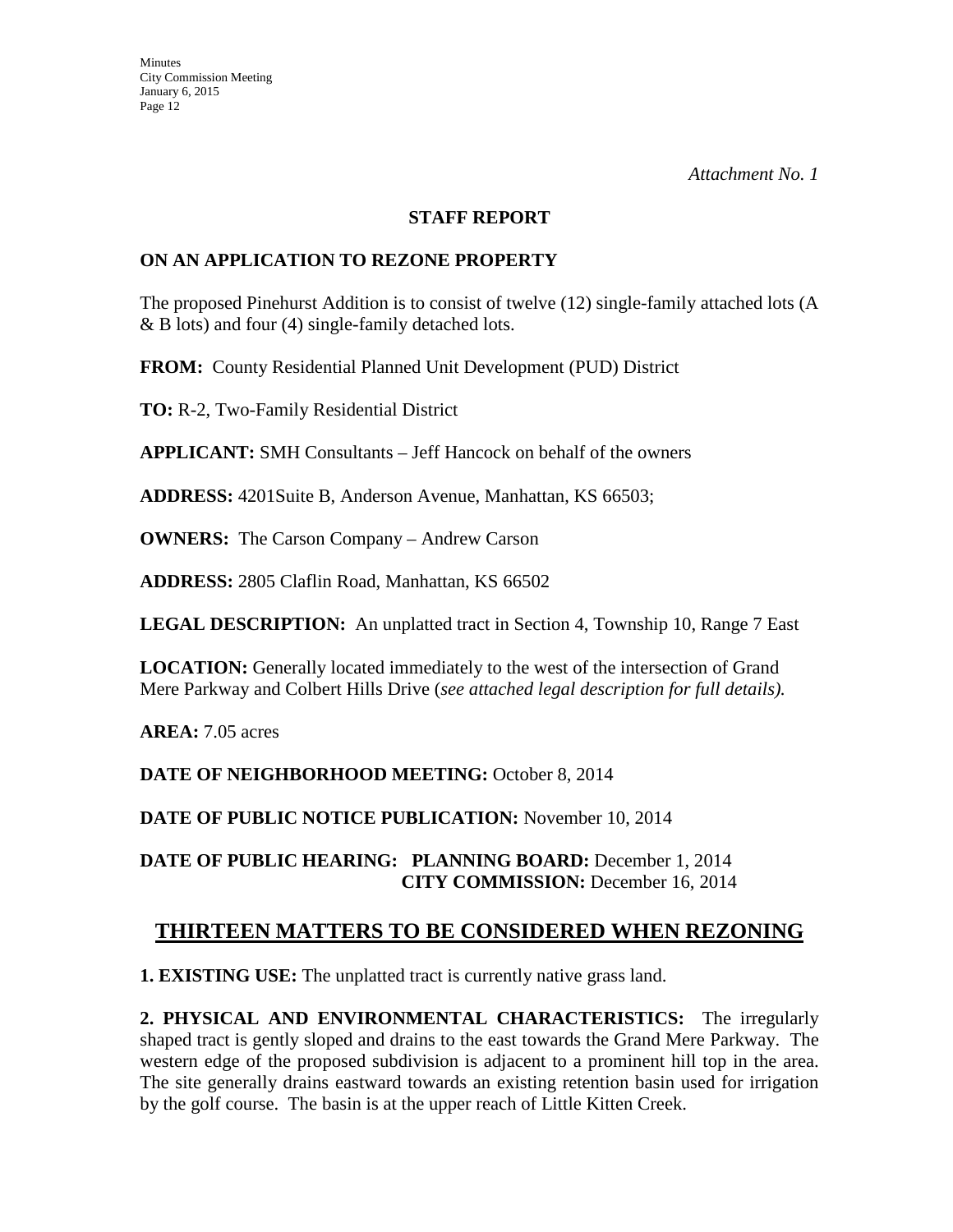### 3. **SURROUNDING LAND USE AND ZONING:**

**NORTH:** Colbert Hills Golf Course; R-S Single-Family Residential District.

- **SOUTH:** Vacant land within Grand Mere Master Planned Community and Grand Mere Parkway, a two-lane, collector street; County Residential Planned Unit Development, R-S Single-Family Residential District.
- **EAST:** Grand Mere Parkway, Turnberry Addition, a single-family neighborhood and Vacant land within Grand Mere Master Planned Community; R-1, Single-Family Residential District and R-S District.
- **WEST:** Vacant land within Grand Mere Master Planned Community and Colbert Hills Golf Course; County Residential Planned Unit Development, R-S Single-Family Residential District.
- **4. GENERAL NEIGHBORHOOD CHARACTER:** The general character of the neighborhood is a mixture of the golf course, including the club house, established single-family homes and developing residential neighborhoods within the comprehensively planned neighborhood in the City.
- **5. SUITABILITY OF SITE FOR USES UNDER CURRENT ZONING:** The site was rezoned to County R-PUD in 1997. At the time of the rezoning, the golf course developer wanted assurance that when the golf course was annexed that a zoning, specifically the County R-PUD for the golf course, was attached. The rezoning to R-PUD was done primarily for the benefit of the golf course development. Those portions of Grand Mere that are not yet annexed remain County R-PUD. The current County R-PUD predated the Grand Mere Master Plan and the 2003 Manhattan Urban Area Comprehensive Plan, which currently designates the proposed development as a Hotel (General Commercial (GC)) and Single-Family #4 (RLM). The Comprehensive Plan reflects that Grand Mere Master Plan's proposed land use. Development in Grand Mere is progressing to ensure attractive and orderly neighborhoods in response to changing market demand.
- **6. COMPATIBILITY OF PROPOSED DISTRICT WITH NEARBY PROPERTIES AND EXTENT TO WHICH IT MAY HAVE DETRIMENTAL AFFECTS:** The proposed rezoning to R-2 District is compatible with the surrounding neighborhood with twelve  $(12)$  single-family attached lots  $(A \& B \text{;} \text{Lots}),$ ranging in size from approximately 0.33 acres to 0.50 acres, and four (4) singlefamily detached lots, ranging in size from .41 acres to 1.20 acres. A minimal increase in light, noise and traffic can be expected, with minimal impact on the surrounding area by the residential lots in the Pinehurst Addition. The proposed subdivision will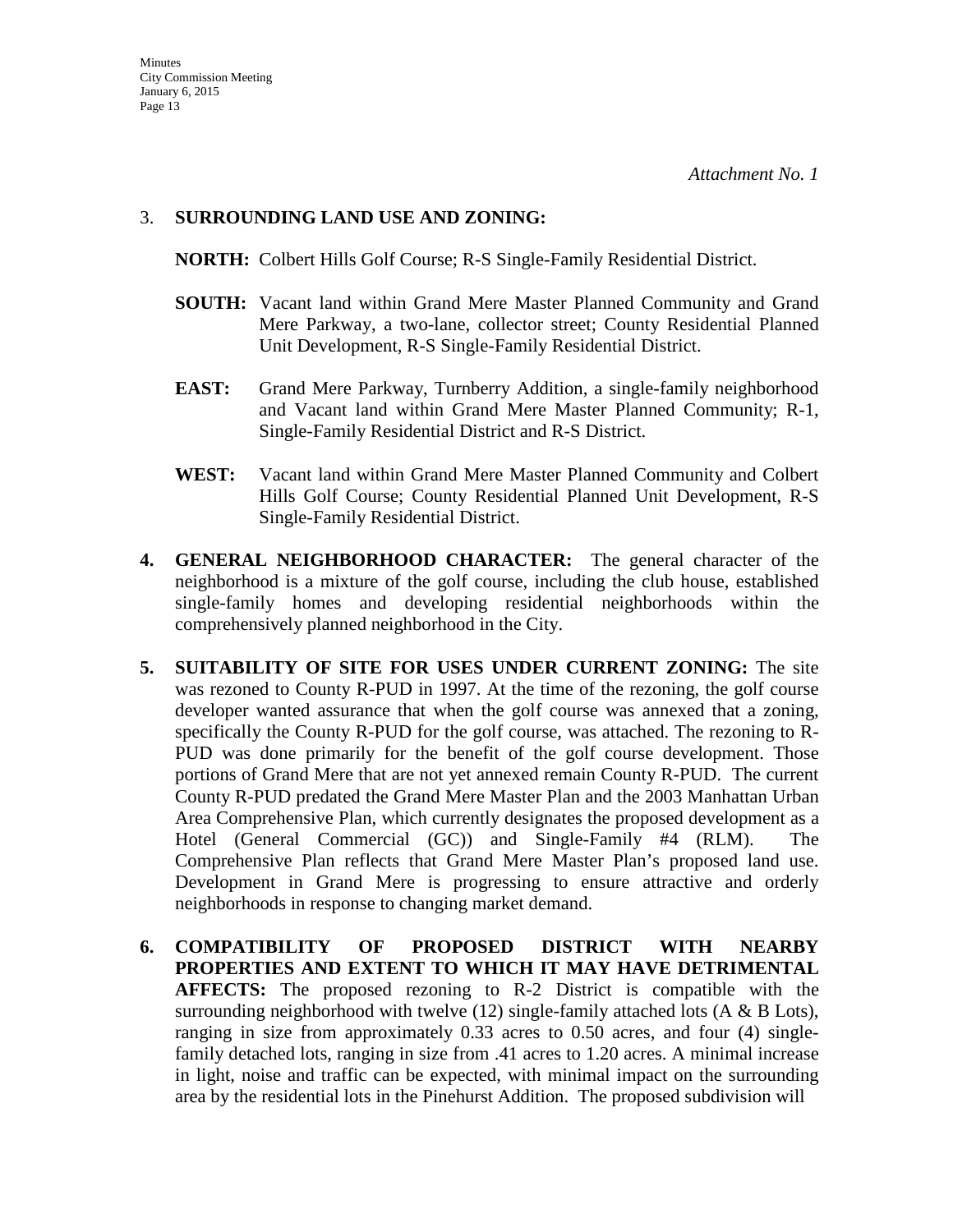be similar in size and character to other single-family developments in the Grand Mere Master Plan Community. The Golf Course is located immediately to the north. To the west and south is undeveloped land within the master planned community. There are currently no existing residential homes in the immediate area. Turnberry Addition and Muirfield Addition are to the east and have been recently approved and will most likely begin infrastructure construction soon. Because of similar types of proposed residential uses in Pinehurst Addtion, these existing developments should not be adversely impacted.

To ensure compatibility within Grand Mere, architectural guidelines and design standards provide for building review and approval. A private design review committee is responsible for enforcement of guidelines and standards *(see below III. COMMUNITY CONCEPTS AND DEVELOPMENT STRATEGY below in Grand Mere Master Plan)*. The guidelines and standards are private and are not part of the rezoning. The policy statements are mentioned because they are part of the Grand Mere Master Plan policies.

As part of the application process, the applicant held a neighborhood meeting. According to the meeting summary, no one attended the meeting.

## **7. CONFORMANCE WITH COMPREHENSIVE PLAN:**

The Pinehurst Addition is shown on the Future Land Use Map as Community Commercial, CC, and Residential Low/Medium Density, RLM. The northern third of the rezoning site is designated as CC and the southern two-third as the RLM designation. The CC area is a direct reflection of the Grand Mere Master Plan designating this area for a destination hotel. The developer has chosen to develop the site as residential. The adjacent RLM designation is the appropriate set of land use policies to consider. Applicable RLM policies *(in italics)* in the Comprehensive Plan include:

### *Residential Low/Medium Density (RLM)*

### *RLM 1: Characteristics*

*The Residential Low/Medium Density designation incorporates a range of singlefamily, single-family attached, duplex, and town homes, and in appropriate cases include complementary neighborhood-scale supporting land uses, such as retail, service commercial, and office uses in a planned neighborhood setting, provided they conform with the policies on Neighborhood Commercial Centers. Small-scale multiple-family buildings and condominiums may be permissible as part of a planned unit development, or special mixed-use district, provided open space requirements are adequate to stay within desired densities.*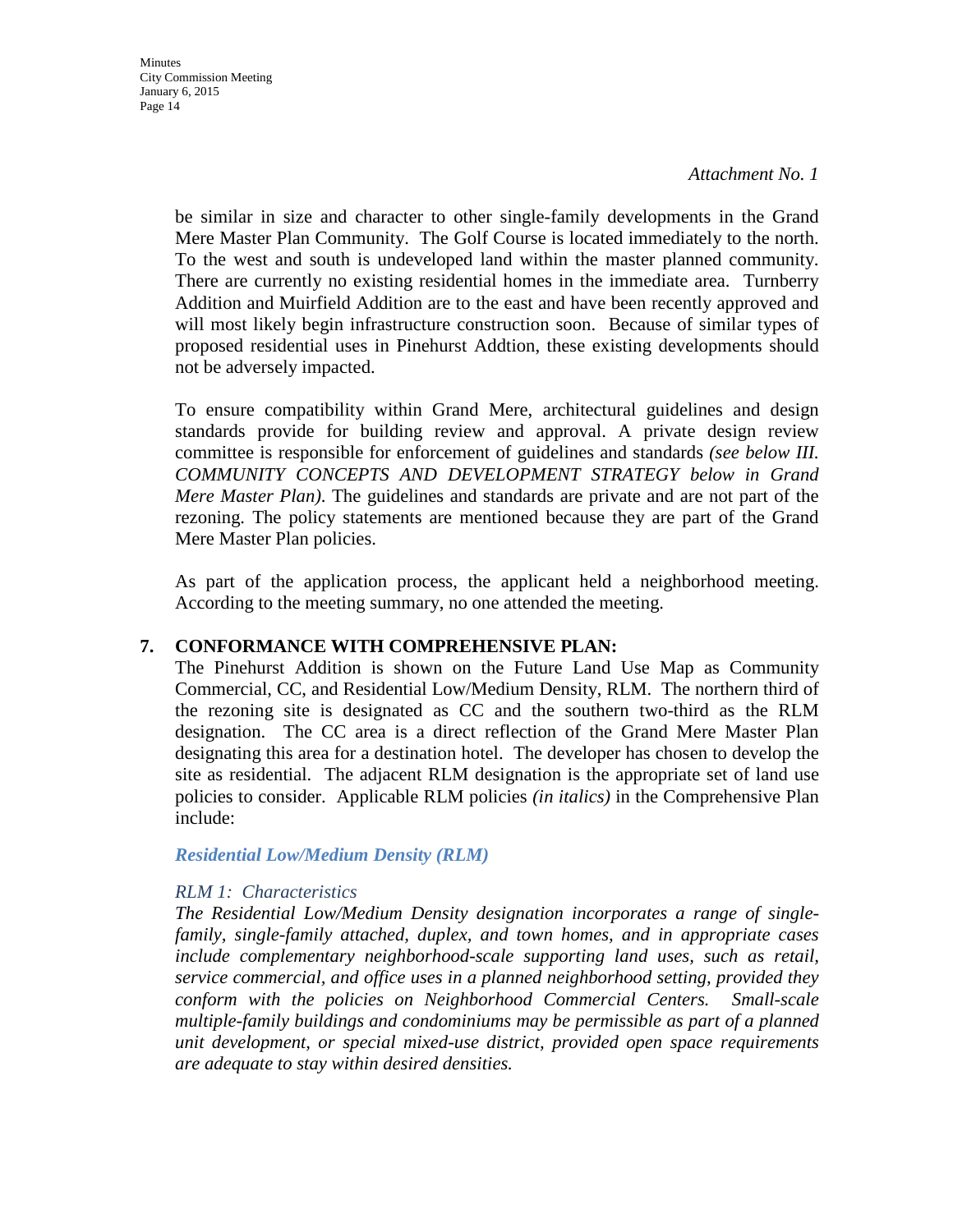**Minutes** City Commission Meeting January 6, 2015 Page 15

#### *RLM 2: Appropriate Density Range*

*Densities in the Residential Low/Medium designation range between less than one dwelling unit/acre up to 11 dwelling units per net acre.* 

### *RLM 3: Location*

*Residential Low/Medium Density neighborhoods typically should be located where they have convenient access and are within walking distance to community facilities and services that will be needed by residents of the neighborhood, including schools, shopping areas, and other community facilities. Where topographically feasible, neighborhoods should be bounded by major streets (arterials and/or collectors) with a direct connection to work, shopping and leisure activities.* 

### **Grand Mere Community Master Plan**

The Grand Mere Community Master Plan was originally adopted in April 2000 and is included as a specific Land Use Element of the current Comprehensive Plan adopted in 2003. The Grand Mere Plan is a more detailed level neighborhood plan for the entirety of Grand Mere, which notes the area to be Hotel (GC) and a portion of Single-Family #4 45.1 acres (RLM). A significant portion of the Single-Family #4 area is outside of the proposed development. As mentioned above, it is apparent that the market does not support a destination hotel at this location. The applicant has proposed to develop the site within policies of the Single Family (RLM). See below under Residential Types for the Single Family RLM description.

Applicable policies *(in italics)* from the Grand Mere Master Plan include:

## *PROJECT INTENT*

*The overall Land Use Amendment is intended to create a community designed within a park. By responding to the natural terrain, preserving natural corridors, protecting the slopes and riparian environment, a harmonious relationship with the land can be created for the community.* 

*Grand Mere is envisioned as an upscale residential community, with the University's Colbert Hills Golf Course and preserved open space interwoven throughout the development. The community is made up of individual neighborhoods defined by open space features, topography, connection to the Grand Mere Parkway, and the golf course. A strong joint effort has integrated the golf course design (Colbert Hills) and the overall community design (Grand Mere Development). The interconnectivity of automobile circulation, pedestrian/bicycles, and open space, as well as residential neighborhood placement and overall community utility location, has created a well integrated community with both future residences and community recreation as the*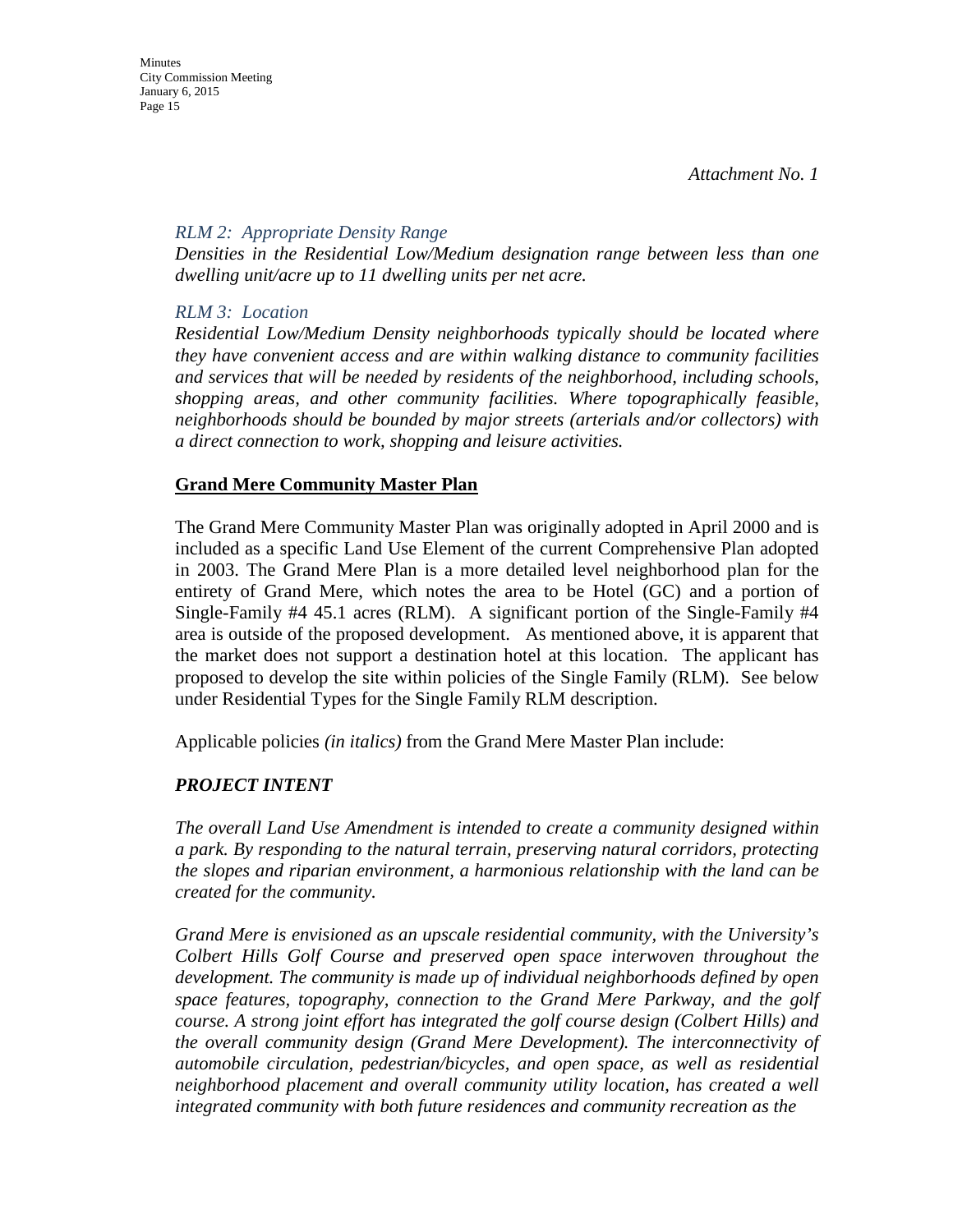*main focus. Flexibility is built into the land use plan to allow the development to respond to market demand.* 

*Specific types of residential product may subtly change in the future due to market demand as the development pattern becomes clearer and as the community matures. The community will offer a high level of design quality, architectural variety, and a wide range of housing types to address the potential markets appropriate for an upscale development.* 

# *5 KEY DESIGN CONCEPTS*

## *1. Create a high quality residential community*

*Create a community of villages, residential neighborhoods, and neighborhood commercial areas centered along the projects' spine, Grand Mere Parkway. Through the use of architectural design guidelines and development reviews the quality of building construction will be maintained at the highest level.* 

### *2. Integrate the Natural Environment*

*Preserve the natural slopes and open space features. Provide a visual connection to the natural beauty of the development: the golf course in the valleys, the long vistas/views, and the prairie environment.* 

## *3. Offer a Variety of Residential Living*

*Offer a wide range of residential products and lot types to address the market demands of the well informed and upscale consumer. An integrated community of many housing types will help to provide an interesting streetscape, a quality neighborhood texture, and a sustainable development.* 

### *4. Create a Pedestrian/Bicycle System*

*Provide pedestrian/bicycle connections throughout the development, following the Grand Mere Parkway, open space corridors and the linear park connections provided as part of the Master Plan along Little Kitten Creek and the continuation of the Hudson trail.* 

*Grand Mere Community Overall Development Plan*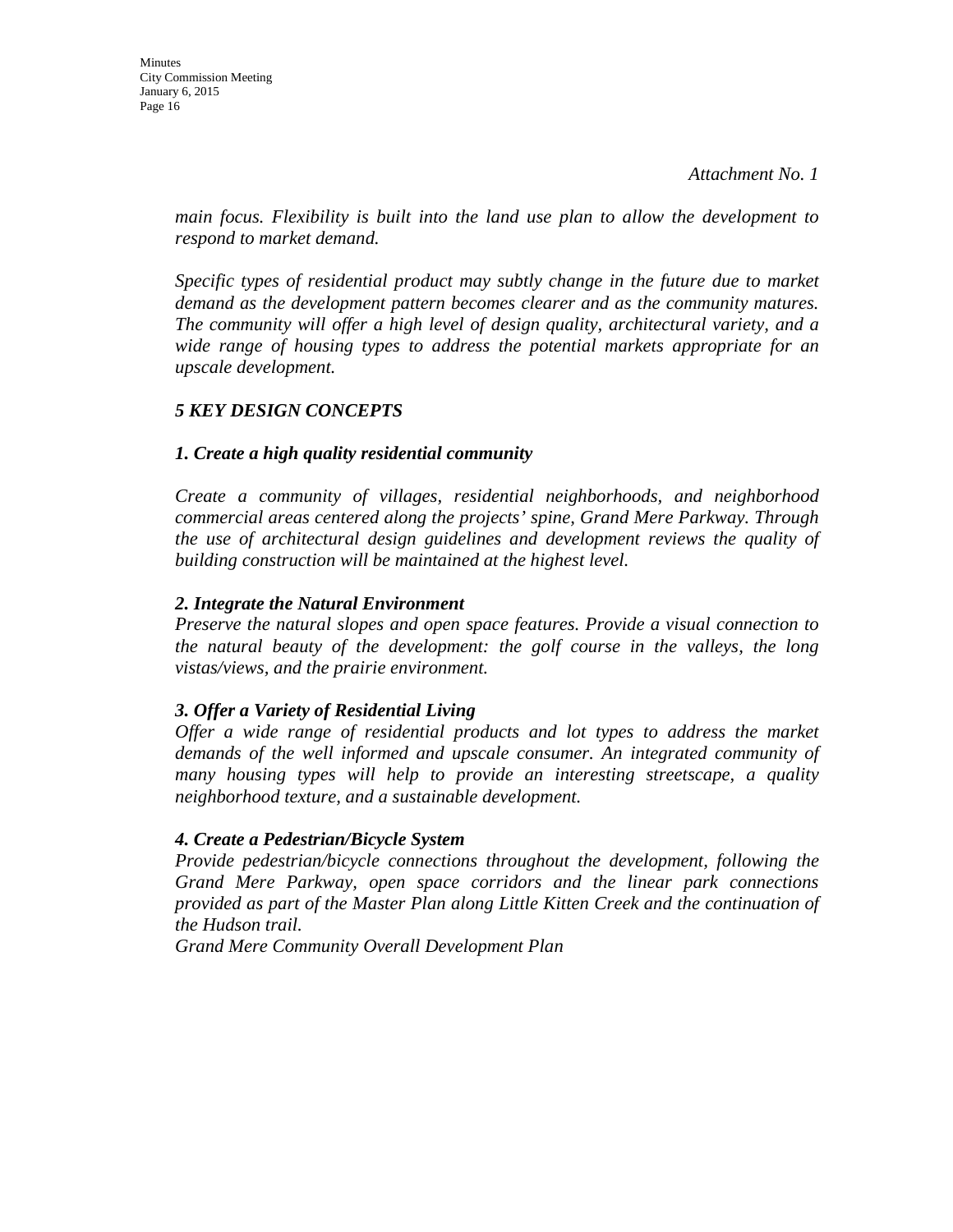### *III. COMMUNITY CONCEPTS AND DEVELOPMENT STRATEGY*

*Grand Mere is proposed as a Master Planned Community consisting of a wide range of residential housing types and densities and will be utilizing both Planned Unit Development and Conventional Zoning Development standards based on specific sites and development types.* 

*The overall Grand Mere Project consists of 1,054 (estimated) acres, including the Colbert Hills Golf Course. Rather than dispersing development throughout the entire property, the project purposes to "concentrate" neighborhood development within residential and commercial villages on approximately 543 acres preserving almost 50% of the land as natural open space or golf course. This concept, while proposing a variety of home types and densities, provides large natural open spaces, golf course amenity for the general public, and peripheral residential villages as large lot or low density residential products that create an overall density (1.5 du/ac) for the site, consistent with the surrounding neighborhoods. All housing types shall belong to the Master Homes Association, which will be responsible for enforcing the covenants and restrictions, and maintaining the common grounds.* 

*Within the community, residential neighborhoods are supported by neighborhood commercial services, which provide a focus and entry element for the development. These neighborhood office and retail villages are envisioned as community services located at the development entries along the Little Kitten Creek entry and Kimball Ave. and the future northern entry on Marlatt.* 

*Throughout the plan, connecting open space systems, sidewalks and bike trails provide pedestrian connections between residential neighborhoods, public amenities and the neighborhood services. These are planned connections to occur in a variety of types and locations. As each phase of development is planned in detail, the specific pedestrian connections will be part of each village plat and relate back to the overall Circulation Parks & Open Space Plan.* 

*Grand Mere Community Architectural Guidelines and Design Standards will provide for the review and approval of all site and building plans for the Grand Mere property. The Design Review Committee of Grand Mere will be responsible for enforcement of these guidelines and standards. The Developer believes that careful planning and enforcement of design and development standards will ensure orderly, attractive, and lasting development, all of which will preserve and enhance the value of the community.*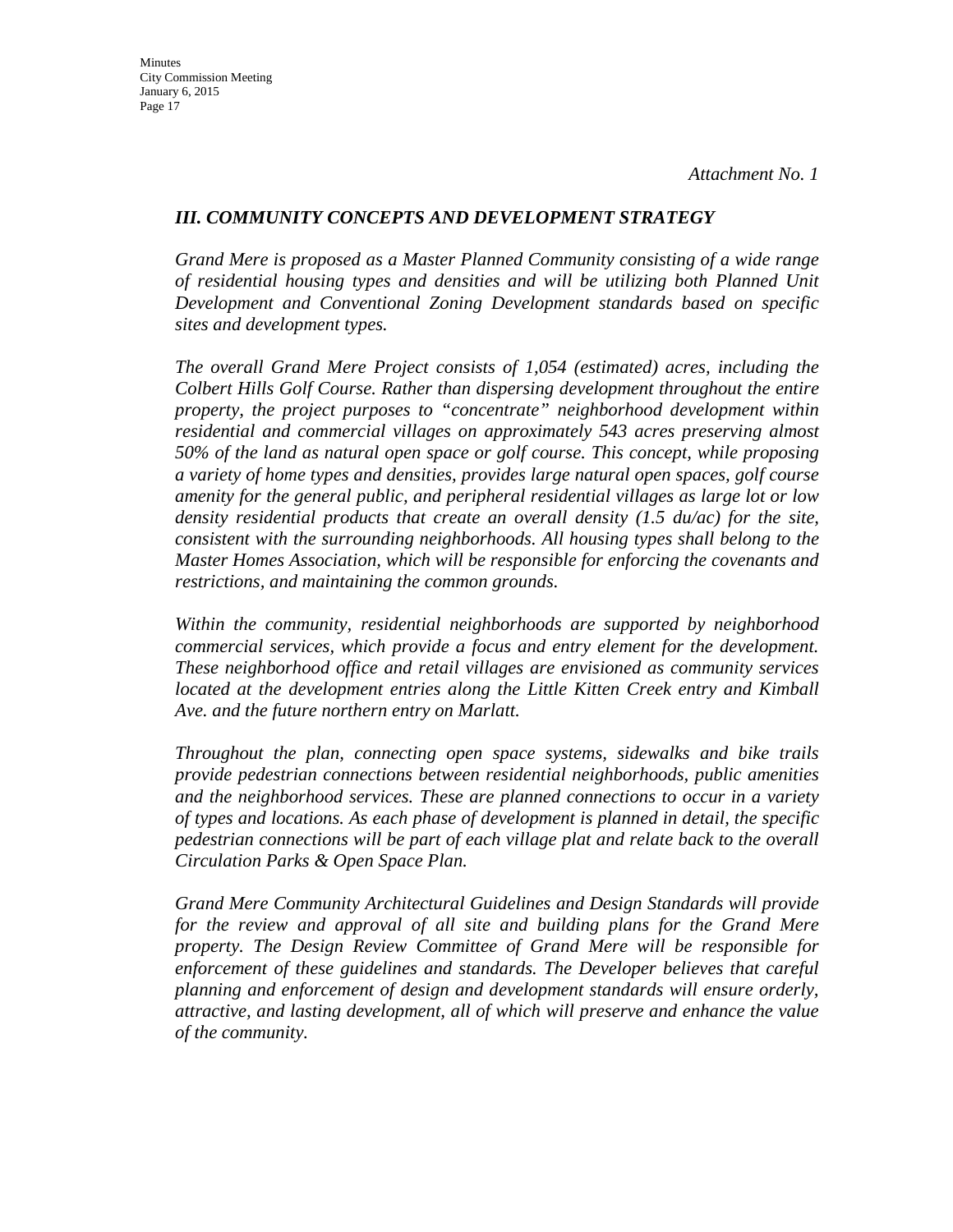### *A. Residential Neighborhoods*

*The planning concept proposes a wide range of residential uses, with densities ranging from 1 to 20 dwelling units per acre (du/ac) within individual parcels. Generally, individual neighborhoods are envisioned as small enclaves in order to promote a mix of different product types, create intimate neighborhoods, and to build a strong community image from the project's onset. The key to a sustainable successful development is quality design and construction, and a variety of housing price points to attract a wide spectrum of residential consumers. Higher density residential, as well as small lot single-family opportunities are integrated into the community along Grand Mere Parkway, rather than isolated or located along the site's edges. While building a stronger new community, this concept also reduces impact on existing adjacent neighborhoods by focusing the traffic and circulation internally.*

*Residential Types:* The developer has proposed a subdivision that meets the description of Single Family RLM, rather than the Villas designation, although both can be considered as single-family developments.

### *Single Family RLM*

*The 273.4 acres of single family proposed for grand Mere represents 50% of the total proposed residential acreage. The detached single family products will range in size and density. The village of single family will be developed as parcels and each will be controlled to maximize views, walkouts, and architectural design quality. The Grand Mere Architectural Review Committee will provide design review of the homes and general site development guidance. Each single family village will be signed and themed as a unique part to the overall Grand Mere development and developed as the market demands. Each parcel will provide internal open space, storm drainage controls, and pedestrian linkages between the villages in addition to the designated Grand Mere Circulation Park & Open Space Plan.* 

### *C. Streets and Circulation System*

*Residential streets within Grand Mere are envisioned as a key element of "neighborhood* 

*quality," offering a place to walk and play, as well as to drive and park. The streetscape in and along the roads will reflect the quality of the community through the use of signage monumentation and landscaping depending on the location and natural conditions of the space providing strong visual "cues" to better orient drivers to their locations and destinations.*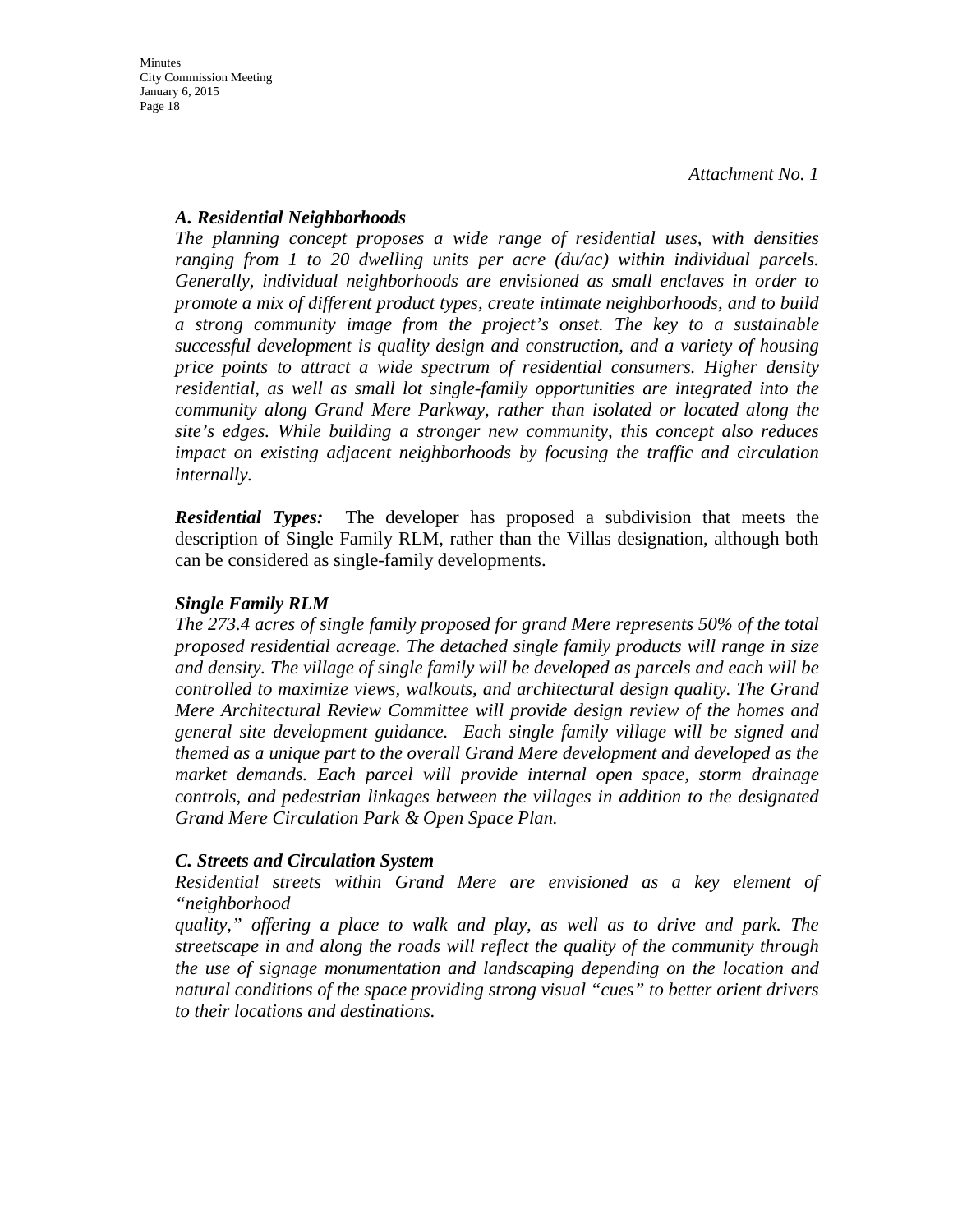*When utilizing the approved Manhattan street system standards the hierarchy, streetwidths, design speeds, and travel/parking lanes are consistent and will not compromise auto on-street parking, or bike and pedestrian access. The street layout will frame important views and vistas, including buildings, golf course, and natural features. On-street parking is available on all local streets.* 

*The Master Planned Community will be accessed from Kimball Avenue and Marlatt Avenue. Additional access points into the Community from surrounding residential streets are shown on the Master Plan.* 

### *D. Pedestrian and Bicycle Circulation System*

*Connectivity with the City of Manhattan Linear Park Master Plan is our main focus for the overall trails system. A comprehensive pedestrian and bicycle system is proposed for the community to provide access to individual neighborhoods, the Club Facility and Hotel site, commercial services, and open space amenities~ Elements include both off-street and on street bike paths, natural unimproved trails, and a 17.2 acre linear park along Little Kitten Creek. An easement shall be provided for the extension of the Hudson trail northward, along the east property line to northeast corner section 3-10-7. All trail/path systems will be site- specifically designed at the time of construction. Each will be reviewed on a site-by-site basis to ensure sensitive placement and minimum disturbance. This will be coordinated with the Park & Recreation Board and the Parks and Recreation Department.* 

### *G. Golf Course Development*

*The Grand Mere development drainage and detention system shall be designed to work in concert with the golf course drainage and detention system. The course was designed to meet the environmental goals of the Audubon International Signature Status Program.* 

#### *Bike Paths, Trails and Sidewalks*

*Bike paths, trails and sidewalks are provided along the internal streets and open spaces to provide internal connections between the villages where possible. See the Circulation*

*Parks & Open Space Plan* 

#### *M. Current School District Boundaries*

*The school district boundary between Manhattan U.S.D. 383 and Riley County U.S.D. 378 divides Grand Mere into east and west jurisdictions crossing the property beginning at the S.W. Corner of Section 3-10-7 and continuing north to the N.W. Corner of Section 3-10-7.*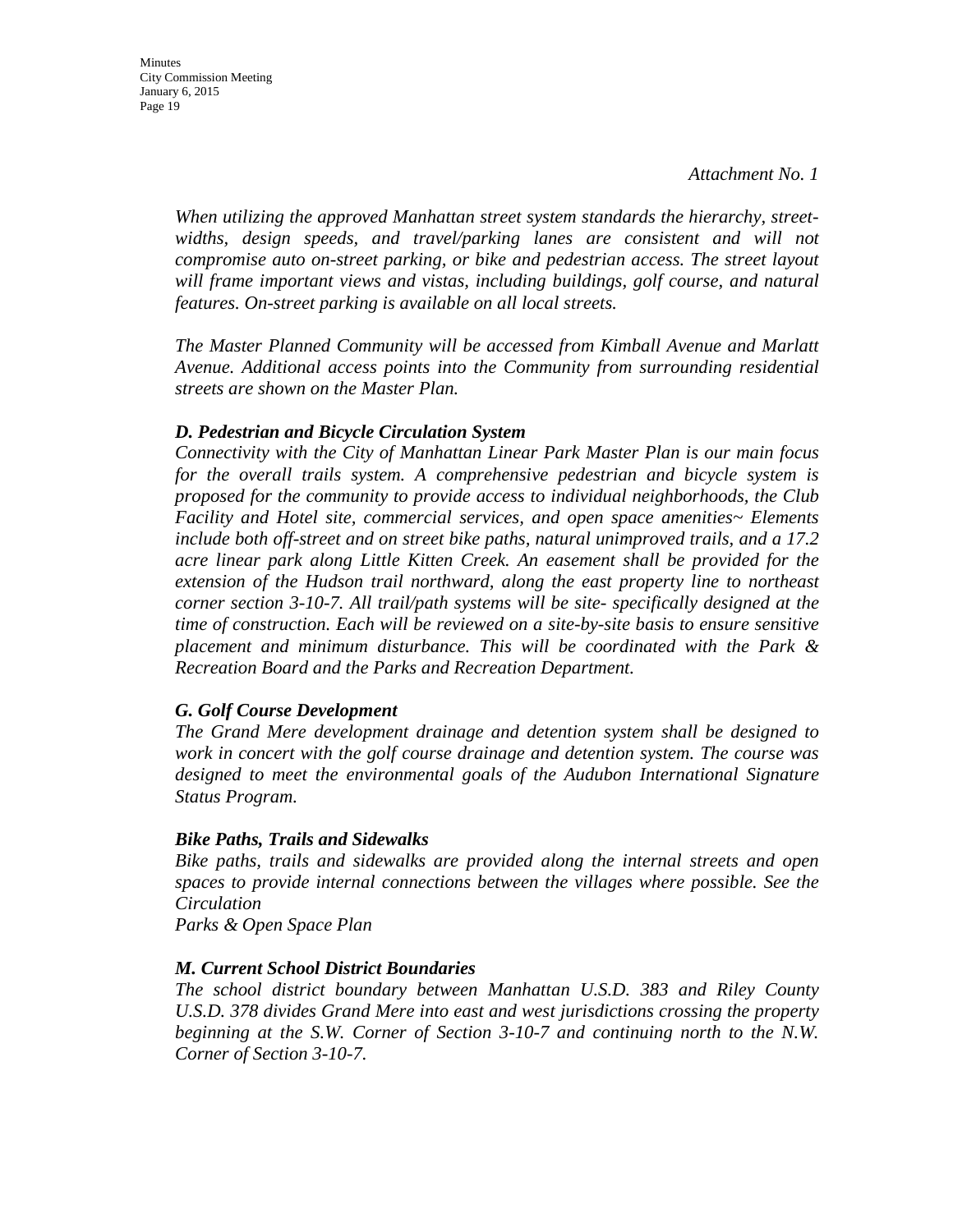*Attachment No. 1*

Approximately a third of the site is designated as Community Commercial (CC) by the Manhattan Urban Area Comprehensive Plan and Hotel (GC) by the Grand Mere Master Plan. It was envisioned that a destination hotel would be developed at this site. The developer has determined that the market for such a development is not present and has proposed a single-family residential subdivision. The most appropriate future land use designation in the Comprehensive Plan is Residential Low to Medium Density and Single Family (RLM) in the Grand Mere Master Plan

The density in the Pinehurst Addition is 0.53 dwelling units per net acre. The Comprehensive Plan suggests a density range from less than one, to eleven (11) dwelling units per net acre is appropriate in the RLM category and the Grand Mere Plan suggests a range of 1-20 dwelling units per acre in individual parcels and an overall density in all of Grand Mere of 1.5 units per acre.

The proposed rezoning of the Pinehurst Addition conforms to the policies of the Grand Mere Master Plan and the Manhattan Urban Area Comprehensive Plan, based on the current market realities.

### **8. ZONING HISTORY AND LENGTH OF TIME VACANT AS ZONED:**

| August 7, 1997 | <b>Riley County Commission approved Preliminary Development Plan</b> |
|----------------|----------------------------------------------------------------------|
|                | of Colbert Hills and the Wildcat PUD.                                |

- August 14, 1997 Riley County Commission approved Final Development Plan.
- February 7, 2000 Planning Board approves resolution adopting Grand Mere Community Master Plan and amendment of Comprehensive Land Use Plan.
- March 7, 2000 City Commission approved first reading of an ordinance adopting the Grand Mere Community Master Plan.
- April, 2003 Comprehensive Plan adopted. Grand Mere Community Master Plan adopted as a related plan and implementation document.

The tract has remained vacant to date and was range land prior to development of the adjoining golf course and surrounding Grand Mere.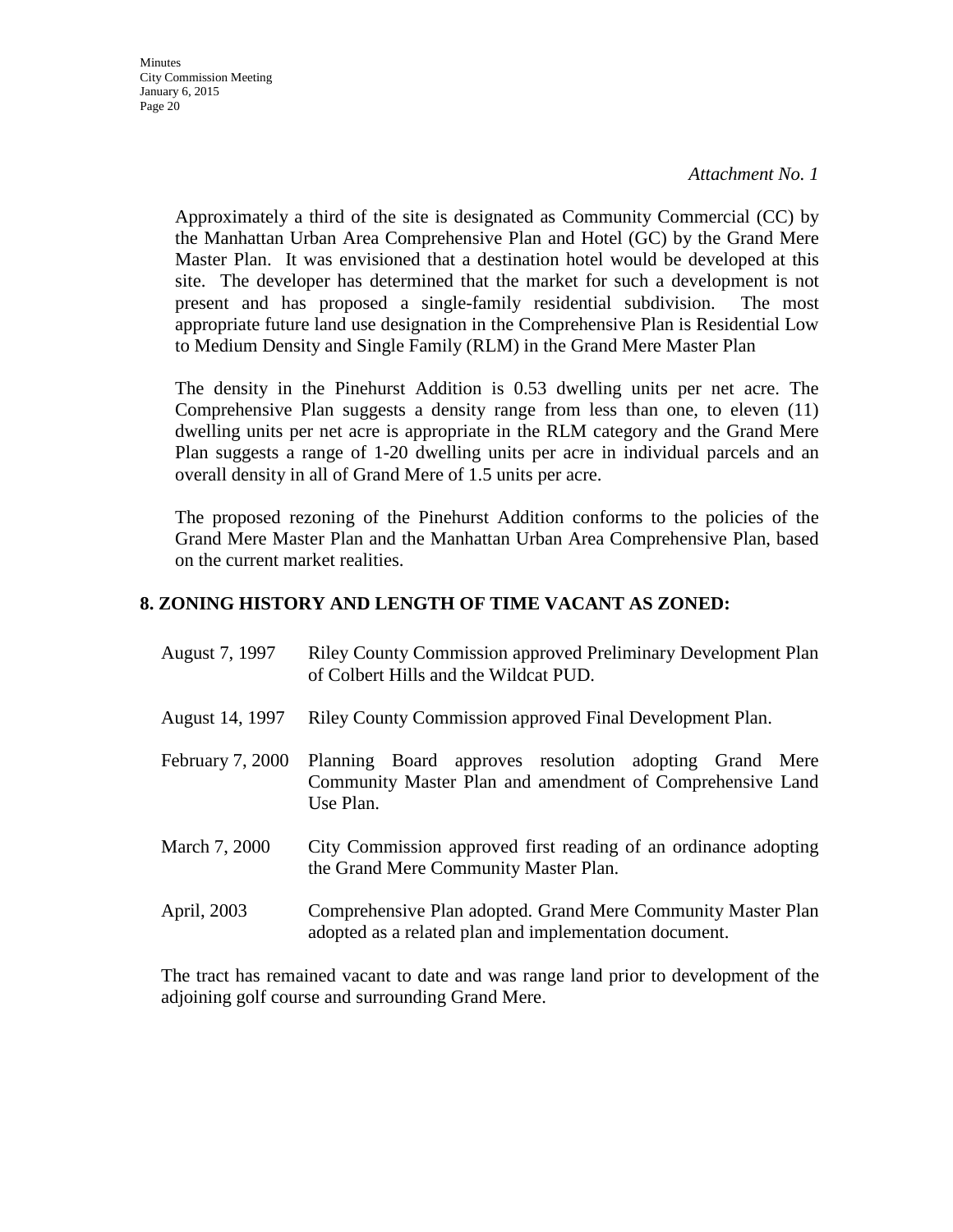### **9. CONSISTENCY WITH INTENT AND PURPOSE OF THE ZONING ORDINANCE:**

The intent and purpose of the Manhattan Zoning Regulations is to protect the public health, safety, and general welfare; regulate the use of land and buildings within zoning districts to assure compatibility; and to protect property values.

The proposed rezoning is consistent with the intent and purpose of the Manhattan Zoning Regulations and R-2 District because proposed lot sizes shown on the Preliminary Plat of the Pinehurst Addition conform to the minimum requirements of the R-2 District. The R-2 District is designed to provide a dwelling zone at a density no greater than two (2) attached dwelling units per 7,500 square feet. The proposed R-2 District consists of twelve (12) single-family attached lots (A  $\&$  B lots), which range from approximately 14,138 square feet to 21,858 square feet in area. The proposed development also includes four (4) single-family detached lots (Lots  $7 - 10$ ). These lots range from 21,783 to 53,959 square feet in area. All lots conform to the requirements of the R-2 District.

- **10. RELATIVE GAIN TO THE PUBLIC HEALTH, SAFETY AND WELFARE THAT DENIAL OF THE REQUEST WOULD ACCOMPLISH, COMPARED WITH THE HARDSHIP IMPOSED UPON THE APPLICANT:** There appears to be no gain to the public that denial would accomplish. No adverse impacts on the public health, safety and welfare are expected as a result of the rezoning. Development of the site cannot proceed until the proposed Preliminary Plat and Final Plats are approved. A separate application was submitted for approval of a Preliminary Plat. It may be a hardship upon the owner if the rezoning is denied.
- **11. ADEQUACY OF PUBLIC FACILITIES AND SERVICES:** Adequate street, sanitary sewer and water services are available.

## **12. OTHER APPLICABLE FACTORS:** None

**13. STAFF COMMENTS:** City Administration recommends approval of the proposed rezoning of the Pinehurst Addition, approximate 7-acre tract of land, generally located west of the intersection of Grand Mere Parkway and Colbert Hills Drive, from County, Residential Planned Unit Development District, to R-2, Two-Family Residential District, based on the findings in the Staff Report.